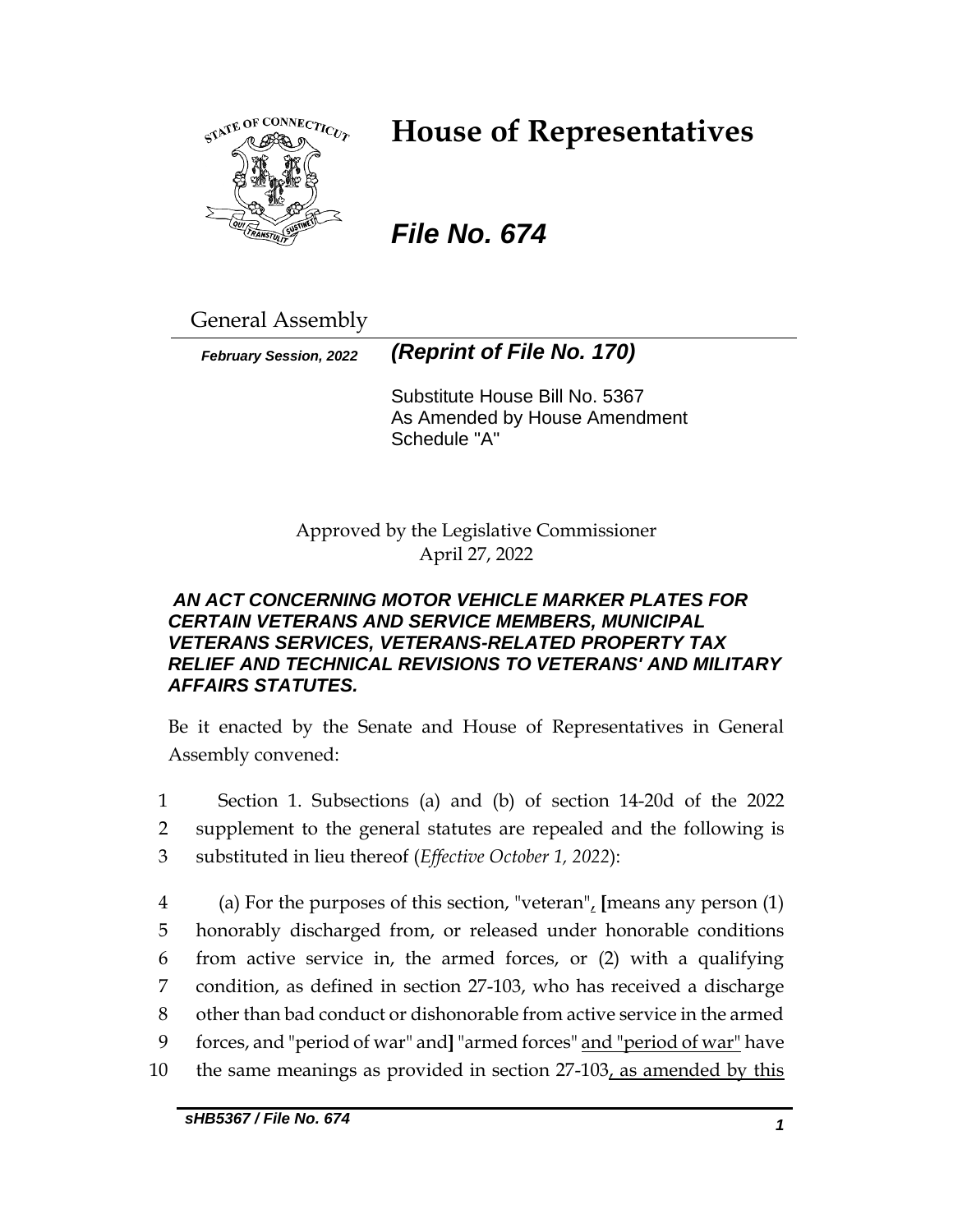11 <u>act</u>.

 (b) The Commissioner of Motor Vehicles shall, at the request of any veteran or member of the armed forces who received a campaign medal, issue special registration marker plates to indicate service during a period of war. Such plates shall bear the words "(Name of War) Veteran" and shall be designed in consultation with the Commissioner of **[**Veteran**]** Veterans Affairs. The plates shall expire and be renewed as provided in section 14-22. The Commissioner of Motor Vehicles shall charge a fee for such plates, which fee shall cover the entire cost of making such plates and shall be in addition to the fee for registration of such motor vehicle. No use shall be made of such plates except as official registration marker plates.

 Sec. 2. Subsections (a) to (c), inclusive, of section 27-103 of the 2022 supplement to the general statutes are repealed and the following is substituted in lieu thereof (*Effective October 1, 2022*):

 (a) As used in the general statutes, except chapter 504, and except as otherwise provided: (1) "Armed forces" means the United States Army, Navy, Marine Corps, Coast Guard and Air Force and any reserve component thereof, including the Connecticut National Guard performing duty as provided in Title 32 of the United States Code, as amended from time to time; (2) "veteran" means any person honorably discharged from, released under honorable conditions from or released with an other than honorable discharge based on a qualifying condition from, active service in, the armed forces; (3) "service in time of war" means service of ninety or more cumulative days during a period of war unless separated from service earlier because of an injury incurred or aggravated in the line of duty or a service-connected disability rated by the United States Department of Veterans Affairs, except that if the period of war lasted less than ninety days, "service in time of war" means service for the entire period of war unless separated because of any such injury or disability; (4) "period of war" has the same meaning as provided in 38 USC 101, as amended from time to time, except that the "Vietnam Era" means the period beginning on February 28, 1961, and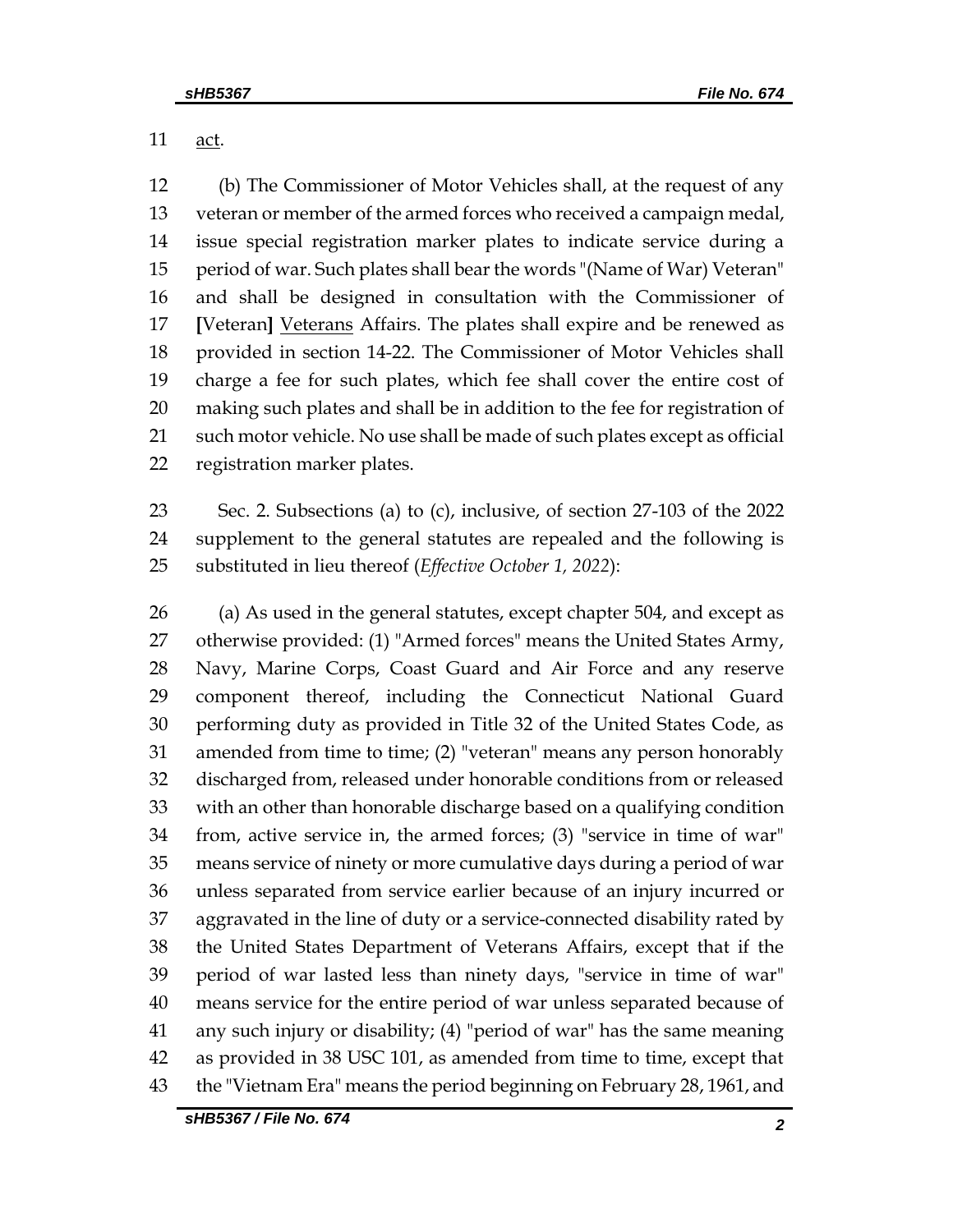ending on July 1, 1975, in all cases; and "period of war" shall include service while engaged in combat or a combat support role in Lebanon, July 1, 1958, to November 1, 1958, or September 29, 1982, to March 30, 1984; Grenada, October 25, 1983, to December 15, 1983; Operation Earnest Will, involving the escort of Kuwaiti oil tankers flying the United States flag in the Persian Gulf, July 24, 1987, to August 1, 1990; **[**and**]** Panama, December 20, 1989, to January 31, 1990; Afghanistan, 51 October 24, 2001, to August 30, 2021; and Iraq, March 19, 2003, to December 31, 2011, or June 1, 2014, to December 9, 2021, and shall include service during such periods with the armed forces of any government associated with the United States; and (5) "qualifying condition" means (A) a diagnosis of post-traumatic stress disorder or traumatic brain injury made by an individual licensed to provide health care services at a United States Department of Veterans Affairs facility, (B) an experience of military sexual trauma, as described in 38 USC 1720D, as amended from time to time, disclosed to an individual licensed to provide health care services at a United States Department of Veterans Affairs facility, or (C) a determination that sexual orientation, gender identity or gender expression was more likely than not the primary reason for an other than honorable discharge, as determined in accordance with subsections (c) and (d) of this section.

 (b) As used in this part, "Veterans Residential Services facility" means the Veterans Residential Services facility in Rocky Hill maintained by the Department of Veterans Affairs that provides temporary and other supported residential services for qualifying veterans; "long-term care facility" means a facility that has been federally certified as a skilled nursing facility or intermediate care facility; "Healthcare Center" means the long-term care facility in Rocky Hill maintained by the Department of Veterans Affairs; "veteran" means any veteran, as defined in subsection (a) of this section, who is a resident of this state; "eligible dependent" means any parent, wife or husband, or child of a veteran who has no adequate means of support; and "eligible family member" means any parent, brother or sister, wife or husband, or child or children under eighteen years of age, of any veteran whose cooperation in the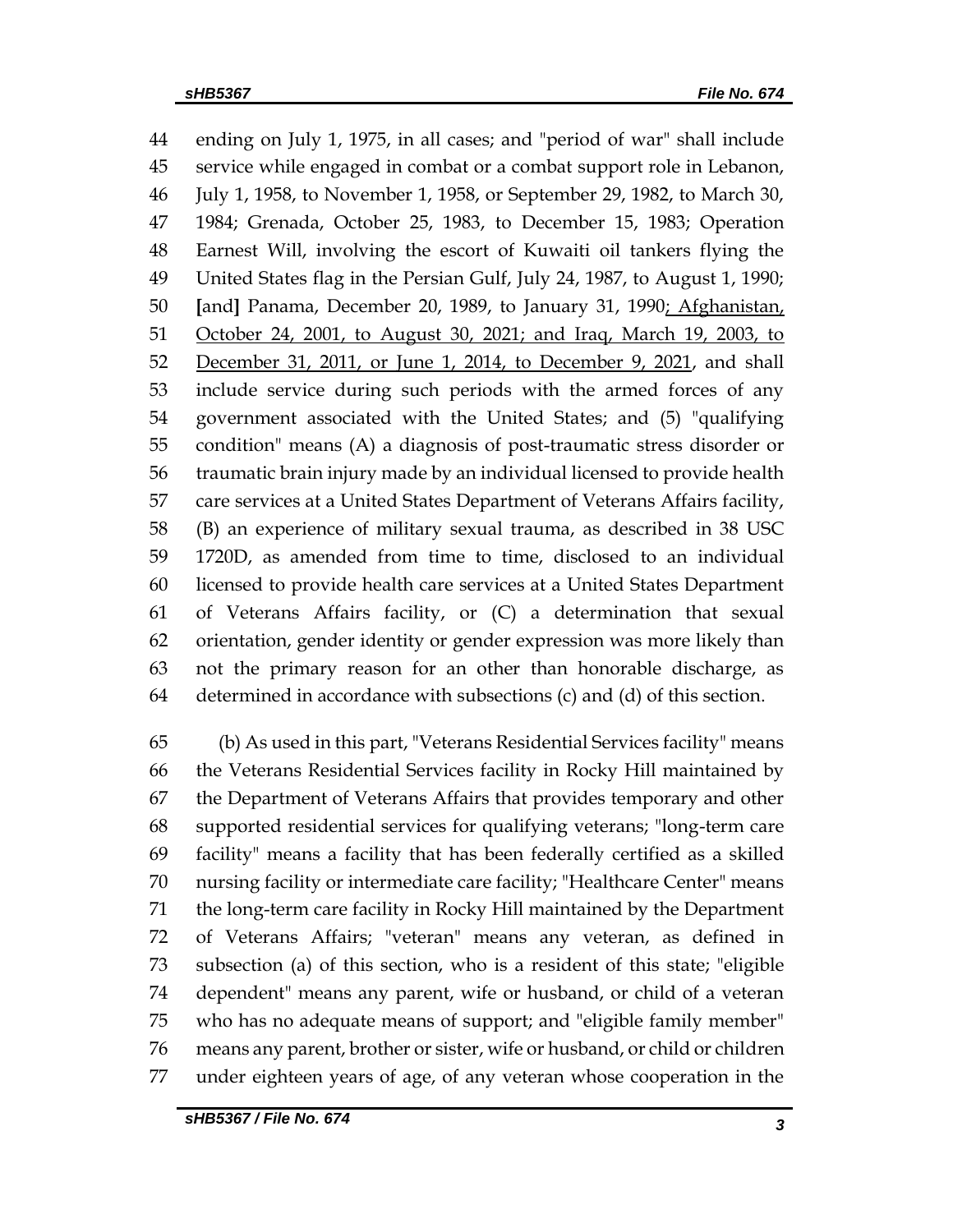program is integral to the treatment of the veteran.

 (c) Not later than October 1, 2021, the Commissioner of Veterans Affairs shall establish a Qualifying Review Board, which shall review applications of veterans submitted under subsection (d) of this section. Said board shall be part of the Executive Department and shall consist of five voting members who, by education or experience, shall be knowledgeable of veterans benefits and programs and who shall have a demonstrated interest in the concerns of veterans. A majority of the members of the board shall be veterans.

 (1) The membership of the board shall consist of the following members:

 (A) One member appointed by the Commissioner of Veterans Affairs 90 in consultation with the chairperson of the Board of Trustees for the Department of Veterans Affairs, **[**Board of Trustees,**]** who shall be a member of said board;

93 (B) The manager of the Office of Advocacy and Assistance within the Department of Veterans Affairs, **[**Office of Advocacy and Assistance,**]** or the manager's designee; and

 (C) Three members appointed by the Commissioner of Veterans Affairs.

 (2) All initial appointments to the board shall be made not later than December 1, 2021, and shall terminate on November **[**31**]** 30, 2023, or November **[**31**]** 30, 2024, as applicable, regardless of when the initial appointment was made. Any member of the board may serve more than one term.

 (3) Members first appointed shall have the following terms: (A) The member of the Board of Trustees for the Department of Veterans Affairs **[**Board of Trustees**]** and the manager of the Office of Advocacy and Assistance within the Department of Veterans Affairs, **[**Office of Advocacy and Assistance,**]** or the manager's designee, shall initially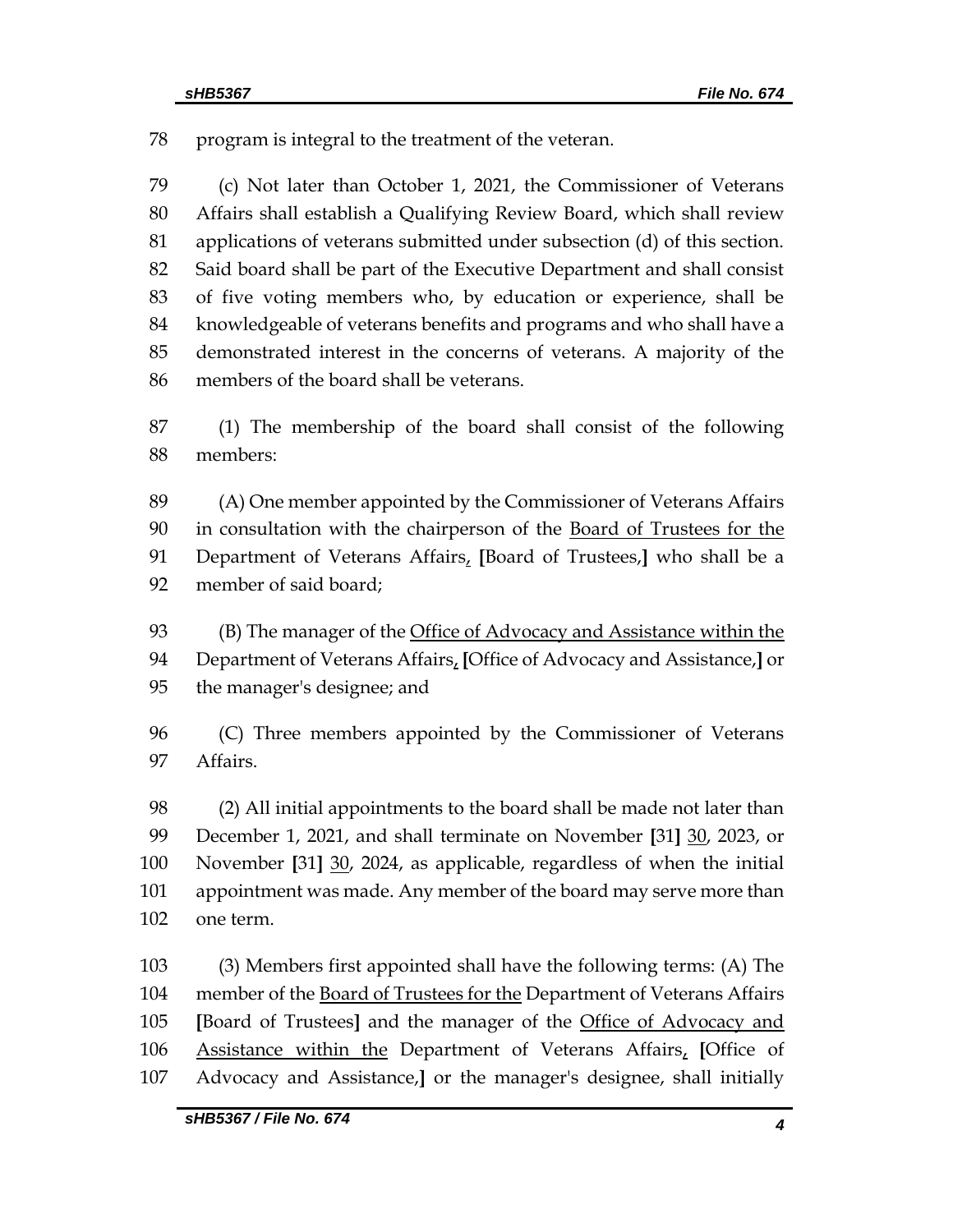serve a term of three years, and (B) the three members appointed by the Commissioner of Veterans Affairs shall initially serve a term of two years. Members shall serve a term of four years thereafter. Members shall continue to serve until their successors are appointed.

 (4) Any vacancy shall be filled by the Commissioner of Veterans Affairs. Any vacancy occurring other than by expiration of term shall be filled for the balance of the unexpired term.

 (5) Notwithstanding the provisions of subsection (a) of section 4-9a, the Commissioner of Veterans Affairs shall select the chairperson of the board from among the members of the board. Such chairperson shall schedule the first meeting of the board, which shall be held not later than January 1, 2022.

 (6) A majority of the board shall constitute a quorum for the transaction of any business.

(7) The members of the board shall serve without compensation.

 (8) The board shall meet at least monthly or as often as deemed necessary by the chairperson based on the number of applications pending before the board.

 Sec. 3. Section 27-118 of the 2022 supplement to the general statutes is repealed and the following is substituted in lieu thereof (*Effective October 1, 2022*):

 (a) When any veteran or member, as those terms are defined in subsection **[**(e)**]** (g) of this section, dies, not having sufficient estate to pay the necessary expenses of the veteran's or member's last sickness and funeral expenses, as determined by the **[**commissioner**]** Commissioner of Veterans Affairs after consultation with the probate court for the district in which the veteran or member resided, the state shall pay the sum of one thousand eight hundred dollars toward such funeral expenses.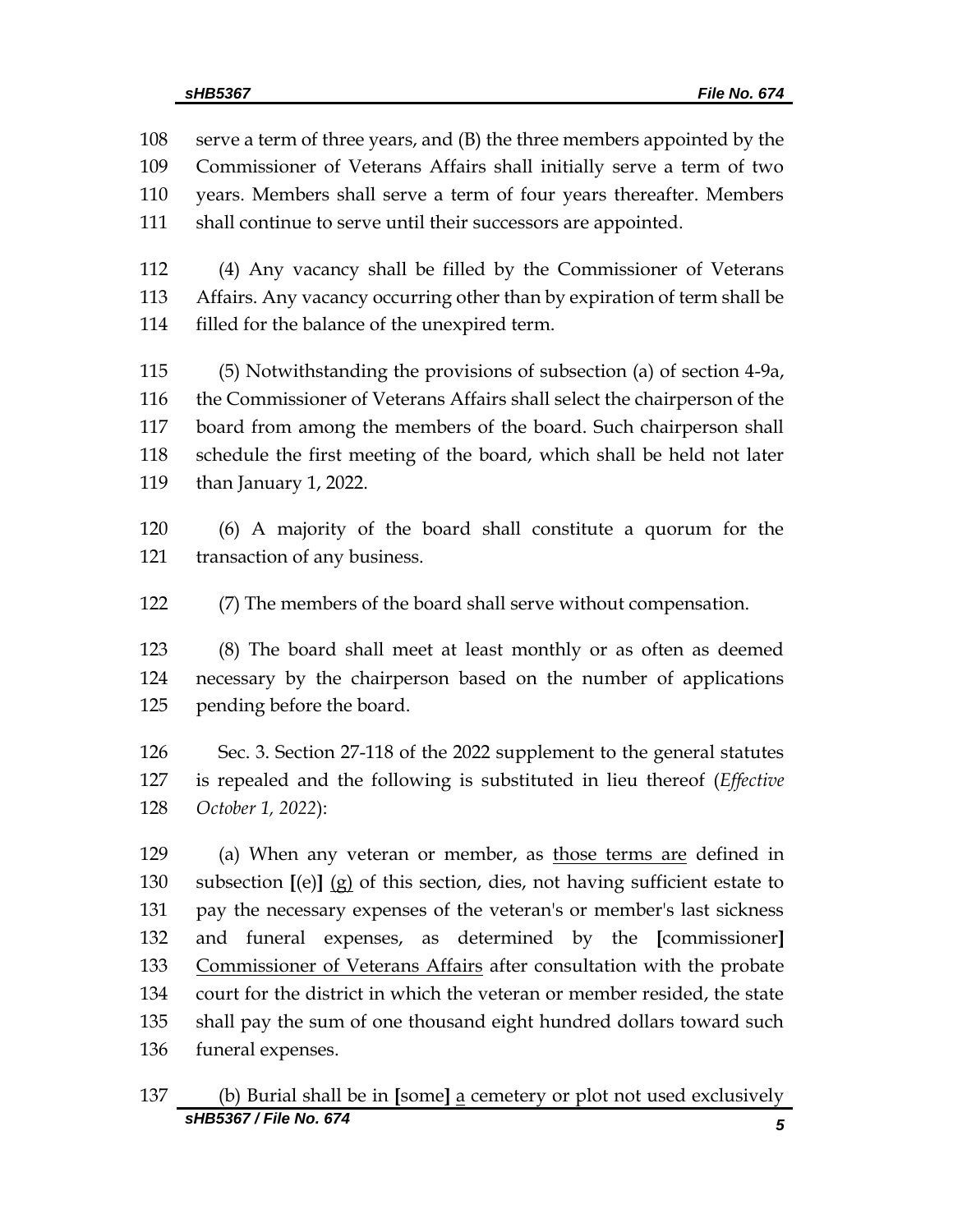138 for the burial of the pauper dead.

 (c) No amount shall be paid for funeral expenses unless claim therefor is made **[**within one year from**]** not later than one year after the date of death, except that in cases of death occurring abroad **[**,**]** such claim may be made within one year after the remains of **[**such**]** the veteran or member have been interred in this country. No provision of this section shall prevent the payment of the sum under subsection (a) of this section for funeral expenses on account of the burial of **[**such**]** the veteran or 146 member being made outside the limits of this state.

147 (d) Upon satisfactory proof to the commissioner, by the person who has paid or provided for the funeral expenses **[**to the commissioner**]** of a deceased veteran, of the identity of the **[**deceased**]** veteran, the time and place of the **[**deceased's**]** veteran's death and burial and the approval thereof by the commissioner, the sum under subsection (a) of this section shall be paid by the Comptroller to **[**the**]** such person who 153 has paid or provided for the funeral expenses.

 (e) (1) Upon satisfactory proof to the commissioner, by the person who has paid or provided for the funeral **[**or burial expense to the commissioner**]** expenses of a deceased member, of the identity of the **[**deceased**]** member, the time and place of the **[**deceased**]** member's death and burial and the approval thereof by the commissioner, the sum **[**of one thousand eight hundred dollars**]** under subsection (a) of this 160 section shall be paid by the Comptroller to the person who has paid  $or$  provided for the funeral **[**or burial expense, or upon assignment by such 162 person, to the funeral director who has provided the funeral] expenses.

 (2) The person who has paid or provided for the funeral **[**or burial expense**]** expenses of a deceased member shall provide to the commissioner (A) an affidavit stating (i) when the **[**deceased**]** member served, (ii) where the **[**deceased**]** member served, (iii) the unit in which the **[**deceased**]** member served, and (iv) the capacity in which the **[**deceased**]** member served; (B) any available corroborating witness affidavits; (C) any available official documentation of service; and (D)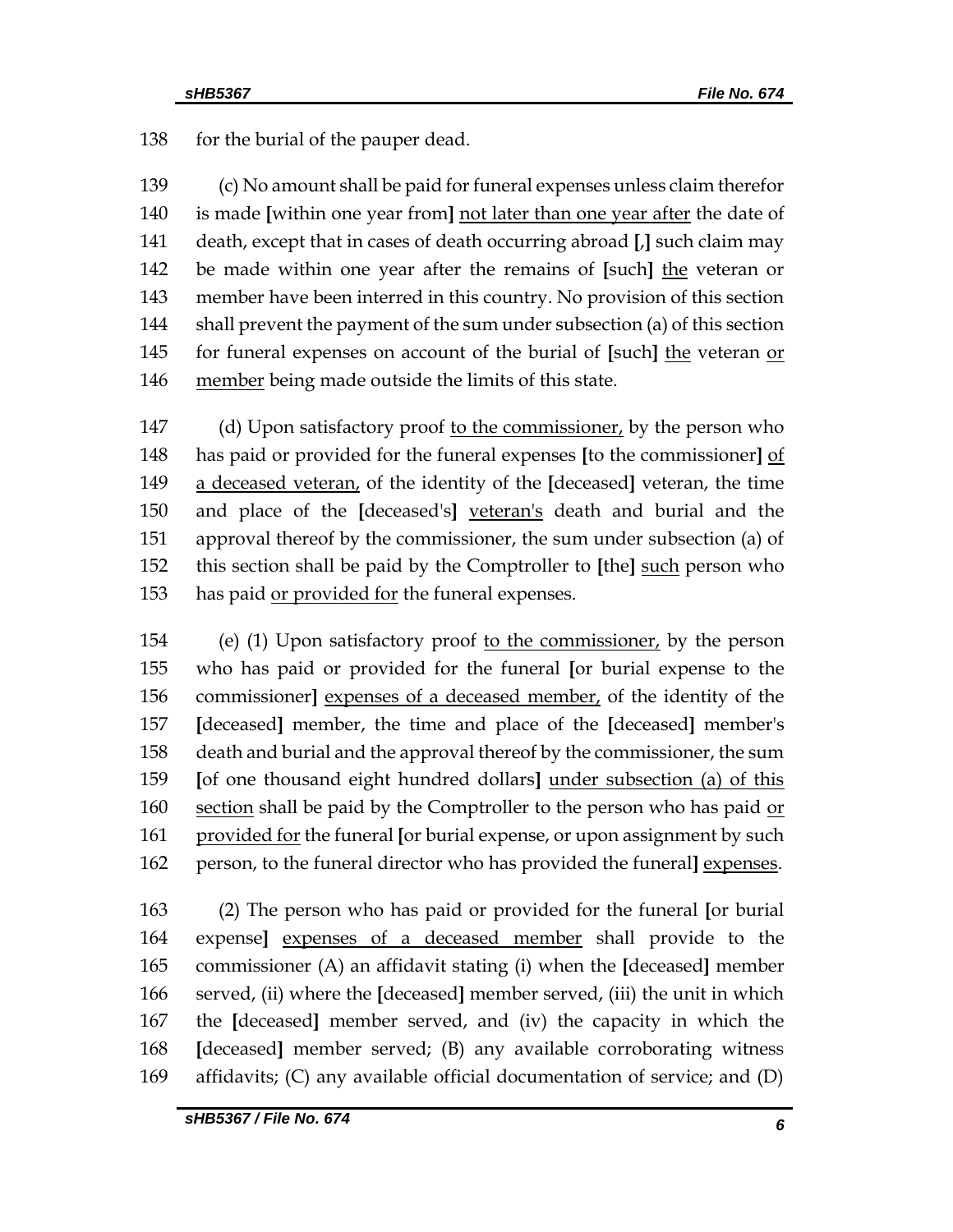any other documents supporting the affidavit.

 (f) Whenever the Comptroller has lawfully paid any sum toward the funeral expenses of any deceased veteran or member and it afterwards appears that the **[**deceased**]** veteran or member left any estate, the Comptroller may present a claim on behalf of the state against the estate of such **[**deceased**]** veteran or member for the sum so paid, and the claim shall be a preferred claim against such estate and shall be paid to the Treasurer. **[**of the state.**]** The commissioner, upon the advice of the Attorney General, may make application for administration upon the estate of any such **[**deceased**]** veteran or member if no other person authorized by law makes such application within sixty days after such 181 payment has been made by the Comptroller.

 (g) As used in this section, (1) "veteran" has the same meaning as provided in section 27-103, as amended by this act, (2) "member" means any person who served in the Hmong Laotian special guerilla units, which units served in the United States secret war in the Kingdom of Laos during the Vietnam War, and (3) "funeral expenses" means (A) the cash advances paid by the funeral director and the cost of funeral services and funeral merchandise, (B) the cost of burial, cremation or disposition, and (C) the cost of publication of an obituary. "Funeral merchandise" includes, but is not limited to, alternative containers, caskets, urns, vaults and outer burial containers.

 Sec. 4. Section 27-82 of the general statutes is repealed and the following is substituted in lieu thereof (*Effective October 1, 2022*):

 The **[**commissioner**]** Commissioner of Veterans Affairs is authorized to administer the separation allowances provided for by this chapter and enforce the provisions relating thereto. The commissioner shall determine the amount of such separation allowances to be paid and shall certify to the Comptroller the amounts to be paid monthly. The Comptroller shall draw his orders on the Treasurer in payment thereof. The commissioner may apply the provisions of sections 27-80 to 27-85, inclusive, to any person who enters the military or naval service of the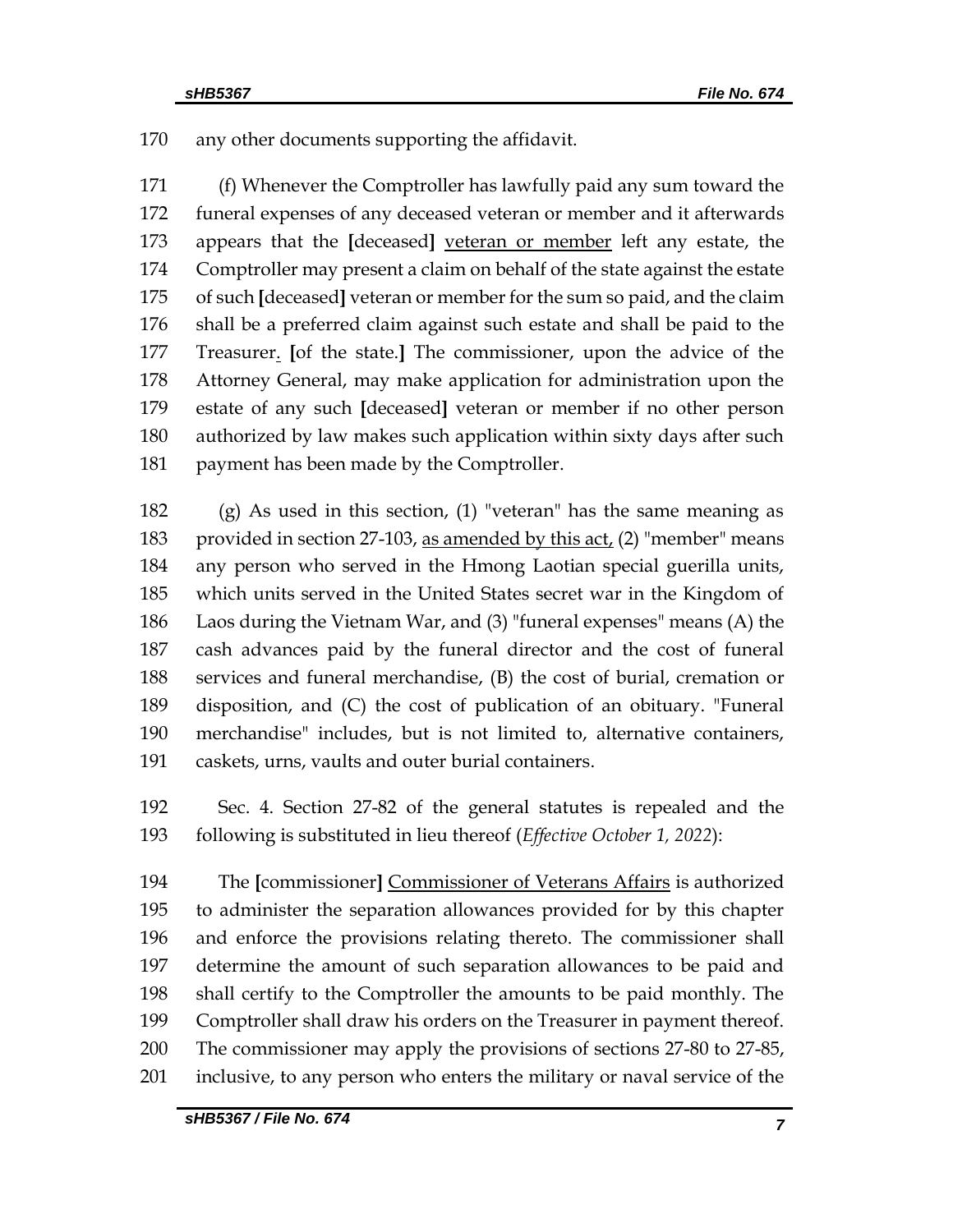United States through the provisions of any system of selective draft adopted by the federal government.

 Sec. 5. Section 27-86 of the general statutes is repealed and the following is substituted in lieu thereof (*Effective October 1, 2022*):

 Whenever the provisions of this chapter relating to separation allowances become operative through the calling of the National Guard or other forces into active service, the **[**commissioner**]** Commissioner of 209 Veterans Affairs shall pay such allowances as are to be paid out of any funds which the state may have available for such purposes and, if no funds are available, the State Treasurer is authorized to borrow, in the name of the state, on notes, such funds as are necessary to administer such provisions. In either case said commissioner shall certify to the General Assembly at its next regular session the amount expended, or, if such provisions are at that time operative, shall certify to the amount expended under them up to and including the first Wednesday of December preceding the convening of the General Assembly, and in either case the General Assembly shall appropriate sufficient funds to cover such expenditures; and, in the event of the existence of circumstances making such provisions still operative, the General Assembly shall take the necessary steps to provide for the requisite expense.

 Sec. 6. Section 27-102m of the general statutes is repealed and the following is substituted in lieu thereof (*Effective October 1, 2022*):

 The **[**commissioner**]** Commissioner of Veterans Affairs, in his or her discretion, shall investigate all complaints made to the commissioner with respect to the conduct or treatment of veterans, their spouses, or eligible dependents and family members receiving services under this chapter, or any program administered by the **[**department**]** Department of Veterans Affairs and for such purpose shall have power to compel 231 the attendance of witnesses under oath. If upon the completion of such investigation, the commissioner finds that any veteran, spouse or eligible dependent has not received proper care or has been **[**ill treated**]**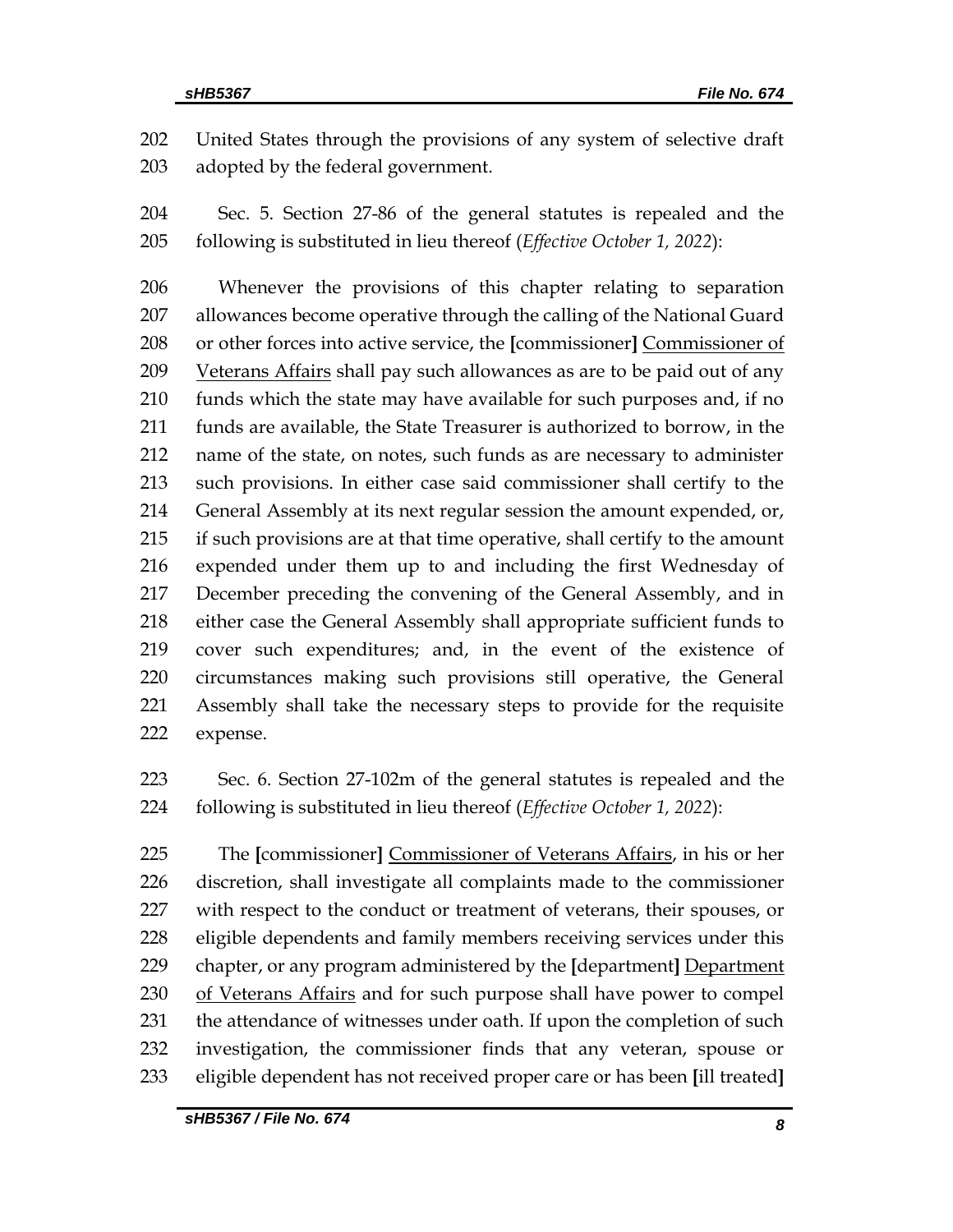234 ill-treated or abused by any officer or employee, the commissioner shall, in his or her discretion, cause the offender to be prosecuted, disciplined or dismissed and shall order such remedial action as the commissioner deems necessary to eliminate the condition. If upon such investigation, the commissioner finds that no adequate grounds exist for such complaint, the commissioner shall certify that fact to the officer or employee involved and cause such officer's or employee's record to be cleared of the incident.

 Sec. 7. Section 27-106 of the general statutes is repealed and the following is substituted in lieu thereof (*Effective October 1, 2022*):

 (a) The **[**commissioner**]** Commissioner of Veterans Affairs shall adopt and enforce such rules as may be necessary to ensure order, enforce discipline and preserve the health and ensure the comfort of the residents in the Veterans Residential Services facility and patients in the Healthcare Center, and shall discipline or dismiss any officer or resident of said facility or patient in the Healthcare Center who violates such rules. The commissioner shall (1) appoint, subject to the provisions of chapter 67, such officers and employees as are necessary for the administration of the affairs of said facility and the Healthcare Center, (2) prescribe the relative rank, if any, of such officers and employees, and (3) commission each such officer, who shall wear such uniform, if any, as is prescribed by the commissioner.

 (b) The chief fiscal officer shall submit a semiannual plain language report to each resident of the Veterans Residential Services facility and patient of the Healthcare Center detailing the manner in which the institutional general welfare fund was used over the previous six months to directly benefit veterans, said facility or the Healthcare Center. Such report shall include a prominently displayed statement encouraging residents to submit suggestions for projects to be funded by the institutional general welfare fund and a form for such submissions.

(c) The chief fiscal officer shall submit an itemized list of expenditures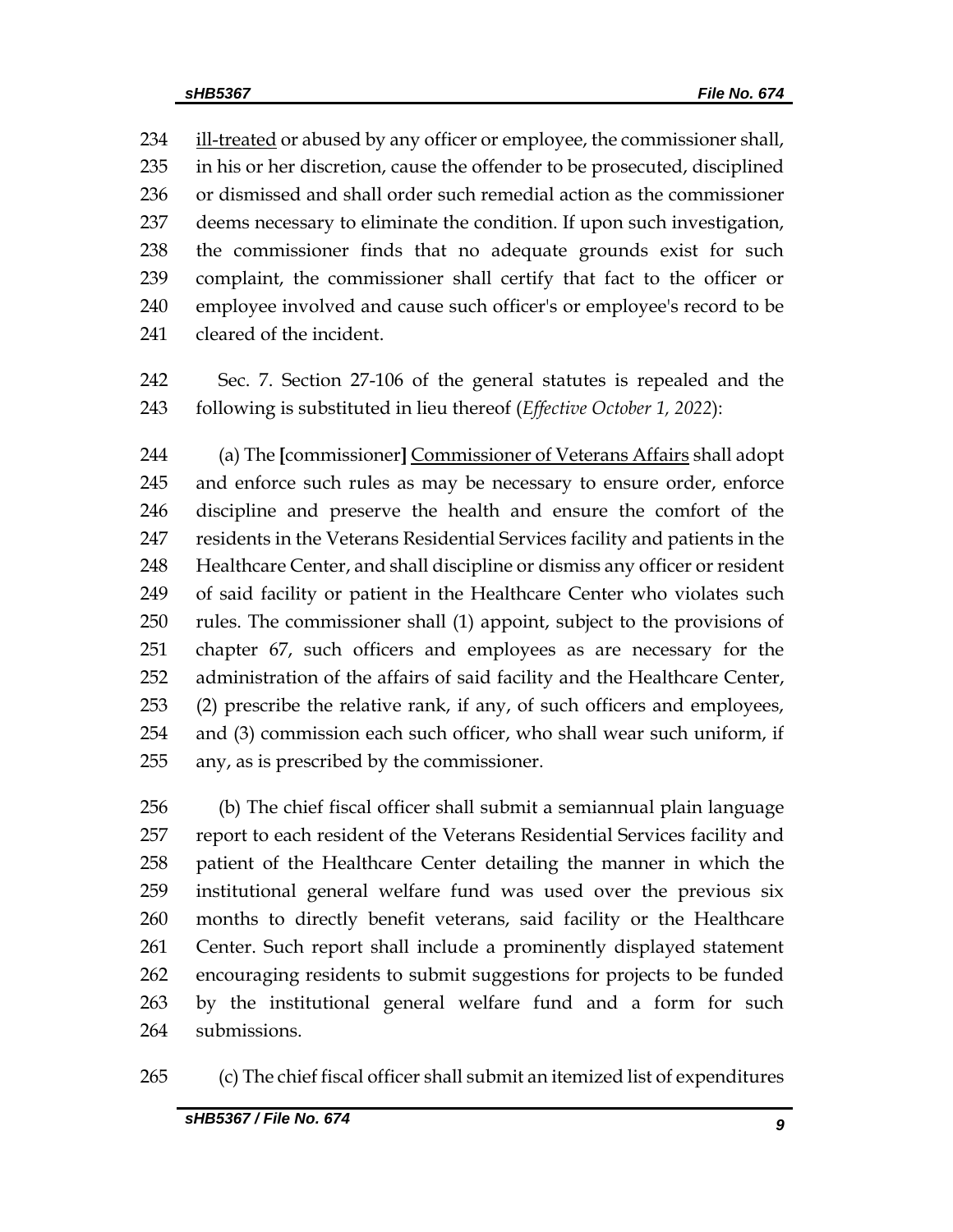made from the institutional general welfare fund to the commissioner at intervals not greater than two months. Such list shall include all such expenditures made during the two-month period preceding its submission. Notwithstanding the provisions of section 4-56, the commissioner shall prescribe procedures to limit and specify the uses for which expenditures may be made from the institutional general welfare fund so that only expenditures that, in the opinion of the commissioner and the **[**board of trustees**]** Board of Trustees for the **[**department**]** Department of Veterans Affairs appointed pursuant to section 27-102n, directly benefit veterans, the Veterans Residential Services facility or the Healthcare Center are permitted.

 (d) In addition to the estimate of expenditure requirements required under section 4-77, the commissioner shall submit an accounting of all planned expenditures for the next fiscal year from the institutional general welfare fund to the joint standing committee of the General Assembly having cognizance of matters relating to appropriations and 282 the budgets of state agencies at the time such estimate is submitted.

 (e) The Commissioner of Veterans Affairs shall annually hold suitable exercises in the Veterans Residential Services facility on November eleventh recognizing resident veterans for their military service.

 Sec. 8. Section 27-109 of the 2022 supplement to the general statutes is repealed and the following is substituted in lieu thereof (*Effective October 1, 2022*):

 Any hospital, upon request of the **[**commissioner**]** Commissioner of Veterans Affairs, shall furnish any veteran, determined by the commissioner to be entitled to admission thereto, necessary food, clothing, care and treatment therein at the expense of the state, unless other funds or means of payment are available, and such veteran shall have preference for admission into such hospital. As used in this section, 295 "veteran" has the same meaning as provided in section  $27-103$ , as 296 amended by this act.

*sHB5367 / File No. 674 10* Sec. 9. Section 27-119a of the general statutes is repealed and the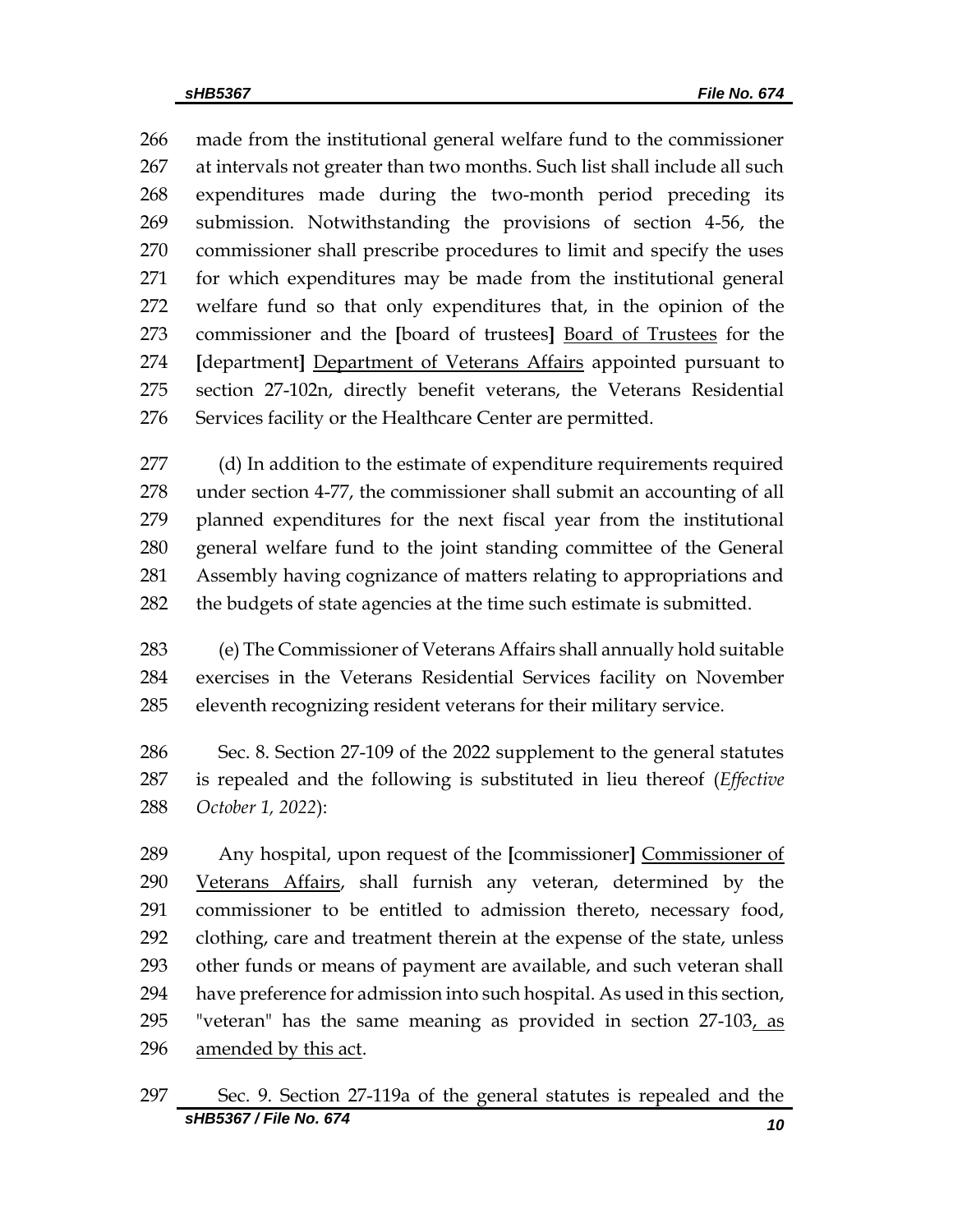#### following is substituted in lieu thereof (*Effective October 1, 2022*):

 The **[**commissioner**]** Commissioner of Veterans Affairs shall, upon application made by the chief executive authority of the town, city or borough wherein the deceased is buried, cause a metal marker and flag holder to be placed on the grave of any person who, in time of war, served in the military or naval forces of the English colonies in America, prior to 1776, or who served in the military or naval forces of the United States in the Revolutionary War, which grave is not so marked.

 Sec. 10. Section 27-120 of the general statutes is repealed and the following is substituted in lieu thereof (*Effective October 1, 2022*):

 If any person who, in time of war, served in the military or naval forces of the English colonies in America, prior to 1776, or of the state of Connecticut or in the armed forces of the United States, and was credited to said colonies, state or the United States, died during such service of disease or wounds, or was killed in action, died in prison or was lost at sea, and whose body was never brought home for interment, or who was reported missing in action and has not been heard from, the **[**commissioner**]** Commissioner of Veterans Affairs shall, upon proper application, with satisfactory proof, made by the chief executive authority of the municipality of which the deceased was a resident, as to his identity and honorable service, cause to be erected in any cemetery or public place in such municipality, at a cost to the state of not more than fifty dollars, a marker or soldier's headstone, having inscribed thereon the name of such person, the organization to which he belonged, and the place of his death or burial or when he was reported as missing in action or lost at sea.

 Sec. 11. Section 27-121 of the general statutes is repealed and the following is substituted in lieu thereof (*Effective October 1, 2022*):

 If the chief executive authority of any municipality which had as residents several veterans who were killed or lost as described in section 328 27-120, as amended by this act, and to whose memory markers or headstones have not already been erected, prefers a memorial stone or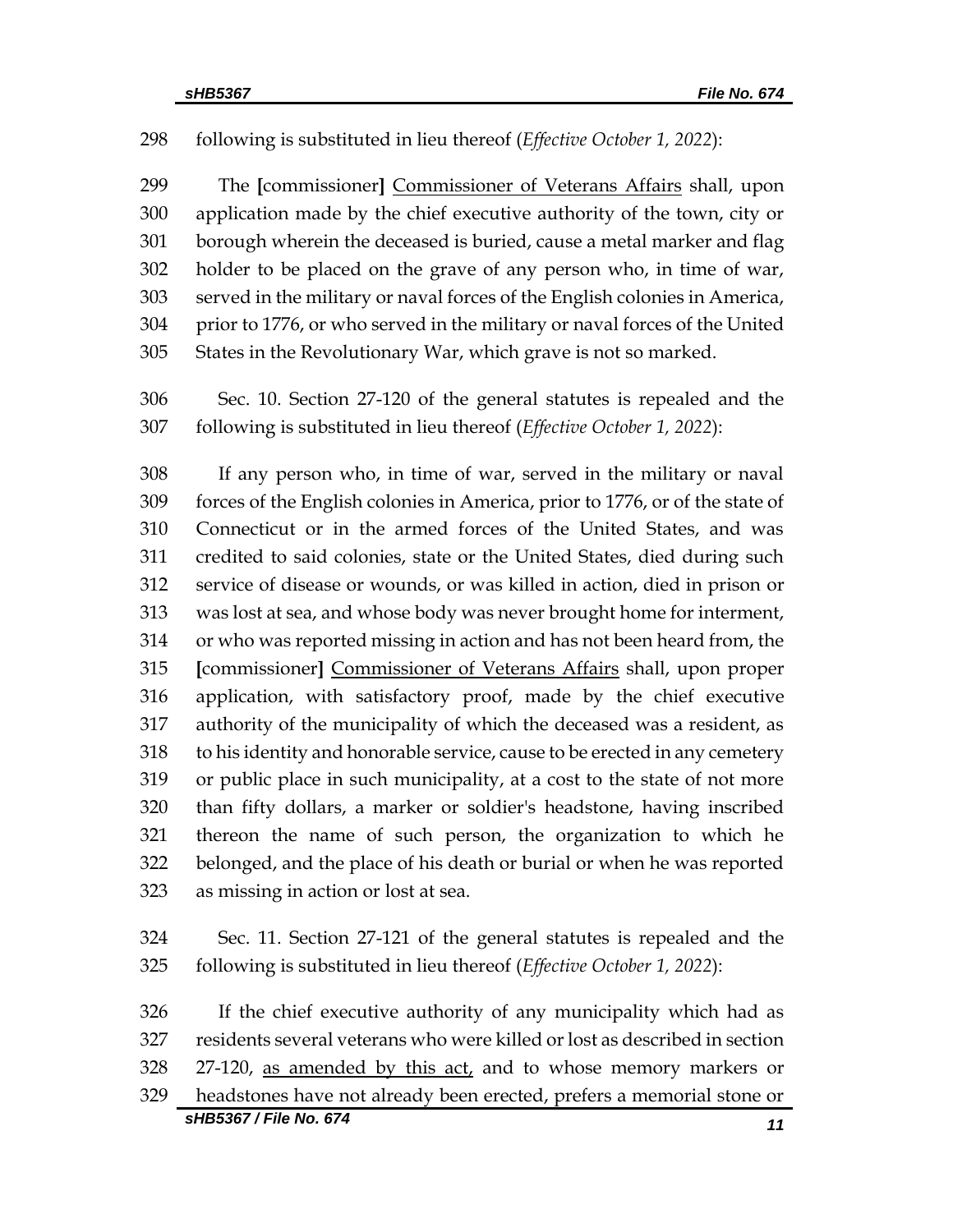plaque with the names of all such veterans inscribed thereon, erected in a public place or cemetery in such municipality, the **[**commissioner**]** Commissioner of Veterans Affairs shall cause such a suitable memorial to be erected in such municipality, which memorial shall be of such design and material and of such cost as the commissioner determines. If any municipality, organization or person contributes toward the erection of such memorial, the location of the same shall be determined by the commissioner and a committee of two persons appointed by the municipality, organization or individuals making such contribution. Any such memorial may include the names of any veterans who died or were killed in action as described in **[**said**]** section 27-120, as amended by this act, and whose bodies have been brought home for interment whenever the municipality wherein such memorial is to be erected, or any organization or person, agrees with the commissioner to share proportionately the cost of erecting such memorial.

 Sec. 12. Subsection (b) of section 27-122b of the 2022 supplement to the general statutes is repealed and the following is substituted in lieu thereof (*Effective October 1, 2022*):

 (b) (1) Any veteran may, by letter or other communication addressed to the **[**commissioner**]** Commissioner of Veterans Affairs, or by will, request that upon his or her death his or her body be buried in a veterans' cemetery established pursuant to section 27-122a, as amended 352 by this act, or (2) the spouse or other next of kin may apply to the commissioner to have the body of such veteran buried in said veterans' cemetery, and in either case such request shall be granted.

 Sec. 13. Section 27-125 of the 2022 supplement to the general statutes is repealed and the following is substituted in lieu thereof (*Effective October 1, 2022*):

 Any veteran who is a citizen of this state and who, through disability or other causes incident to service in the armed forces in time of war, is in need of temporary financial assistance may be provided for by the **[**commissioner**]** Commissioner of Veterans Affairs by a method similar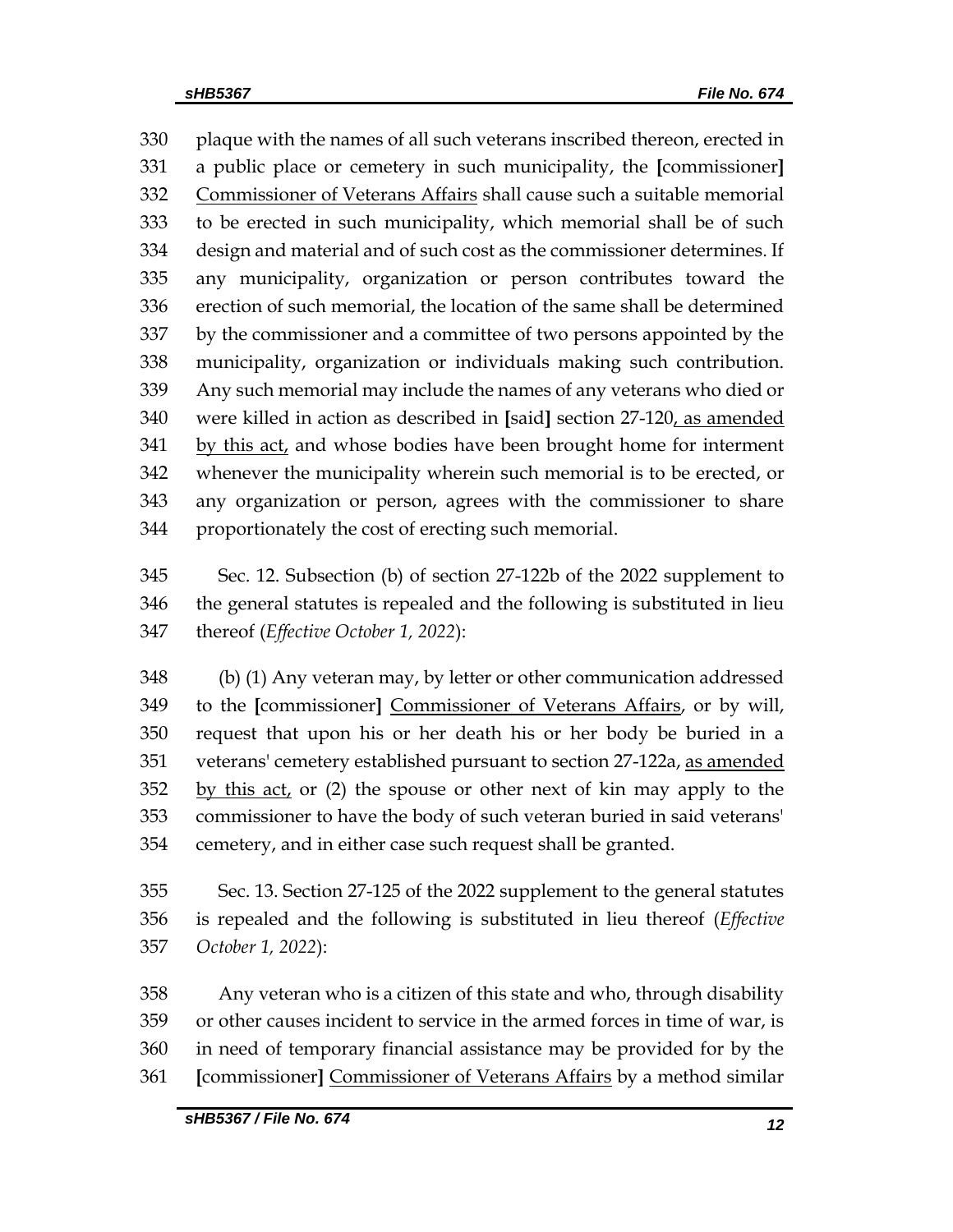362 to that provided in section 27-82, as amended by this act, the amount and continuance of such assistance to be discretionary with the commissioner. The widow, widower and each child, parent, brother or sister of any member of the armed forces, who died while in such active service, may be assisted by the commissioner if such person or persons are without sufficient means of support by reason of the death of such member of the armed forces. In carrying out his or her duties under the provisions of this section, the commissioner is directed to cooperate with such federal agencies as may aid in securing prompt and suitable treatment, care and relief of any such member of the armed forces or his or her dependents. The records of the agencies of the state shall be placed at the disposal of the commissioner and such agencies are directed to cooperate with and to assist the commissioner in carrying out his or her duties. As used in this section, "veteran" has the same 376 meaning as provided in section 27-103, as amended by this act.

 Sec. 14. Section 27-117 of the general statutes is repealed and the following is substituted in lieu thereof (*Effective October 1, 2022*):

 Any person who has in his or her possession or control any property of any person applying for or receiving aid from the Soldiers, Sailors and Marines Fund or the **[**department**]** Department of Veterans Affairs, or who is indebted to such applicant or recipient or has knowledge of any property belonging to him or her, and any officer who has control of the books and accounts of any corporation which has possession or control of any property belonging to any person applying for or receiving such aid or is indebted to him or her, shall, upon presentation by the disbursing officer thereof or any person deputized by him or her of a certificate signed by him or her, stating that such applicant or recipient has applied for or is receiving aid from said fund or the department, make full disclosure to such disbursing officer or deputy of any such property or indebtedness. Such disclosure may be obtained in like manner of the property or indebtedness of any person liable for the support of any such applicant or recipient.

#### Sec. 15. Subsection (c) of section 27-24 of the general statutes is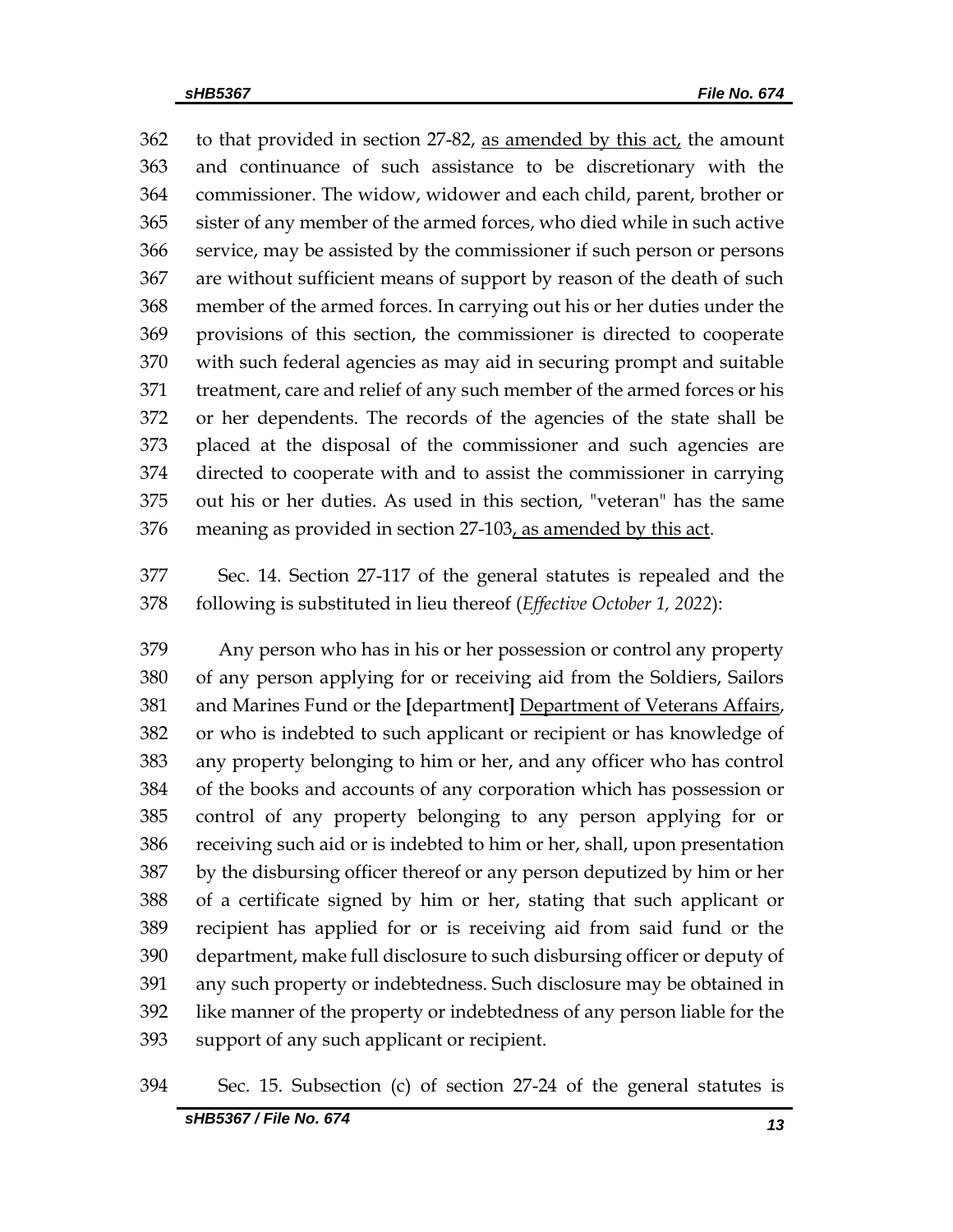repealed and the following is substituted in lieu thereof (*Effective October 1, 2022*):

 (c) The Adjutant General shall designate either the assistant adjutant general for the Connecticut Army National Guard or the assistant adjutant general for the Connecticut Air National Guard to serve as administrative assistant and deputy to the Adjutant General and as deputy chief of staff to the Governor. Such assistant adjutant general (1) shall perform all of the duties of the Adjutant General in his absence, during his inability or by his direction and (2) shall devote all of his time, during the office hours of the **[**department**]** Military Department, to the duties of his office. The assistant adjutant general not so designated shall perform such duties, consistent with his grade and position, as the Adjutant General shall direct.

 Sec. 16. Section 27-25 of the general statutes is repealed and the following is substituted in lieu thereof (*Effective October 1, 2022*):

 The Adjutant General shall appoint a property and procurement officer who shall be the assistant of the Adjutant General in the care of all military property and who shall hold office at the pleasure of the Adjutant General. He shall devote all of his time, during the office hours of the **[**department**]** Military Department, to the duties of his office.

 Sec. 17. Section 27-31 of the general statutes is repealed and the following is substituted in lieu thereof (*Effective October 1, 2022*):

 The Adjutant General shall appoint such number of employees, subject to the provisions of chapter 67 and section 4-40, as may be required to perform adequately the duties required of the **[**department**]** Military Department. Employees in the **[**Military Department**]** department, not in the classified service, shall serve **[**during**]** at the pleasure of the Adjutant General and shall perform such duties as may be assigned to them.

 Sec. 18. Section 27-102o of the general statutes is repealed and the following is substituted in lieu thereof (*Effective October 1, 2022*):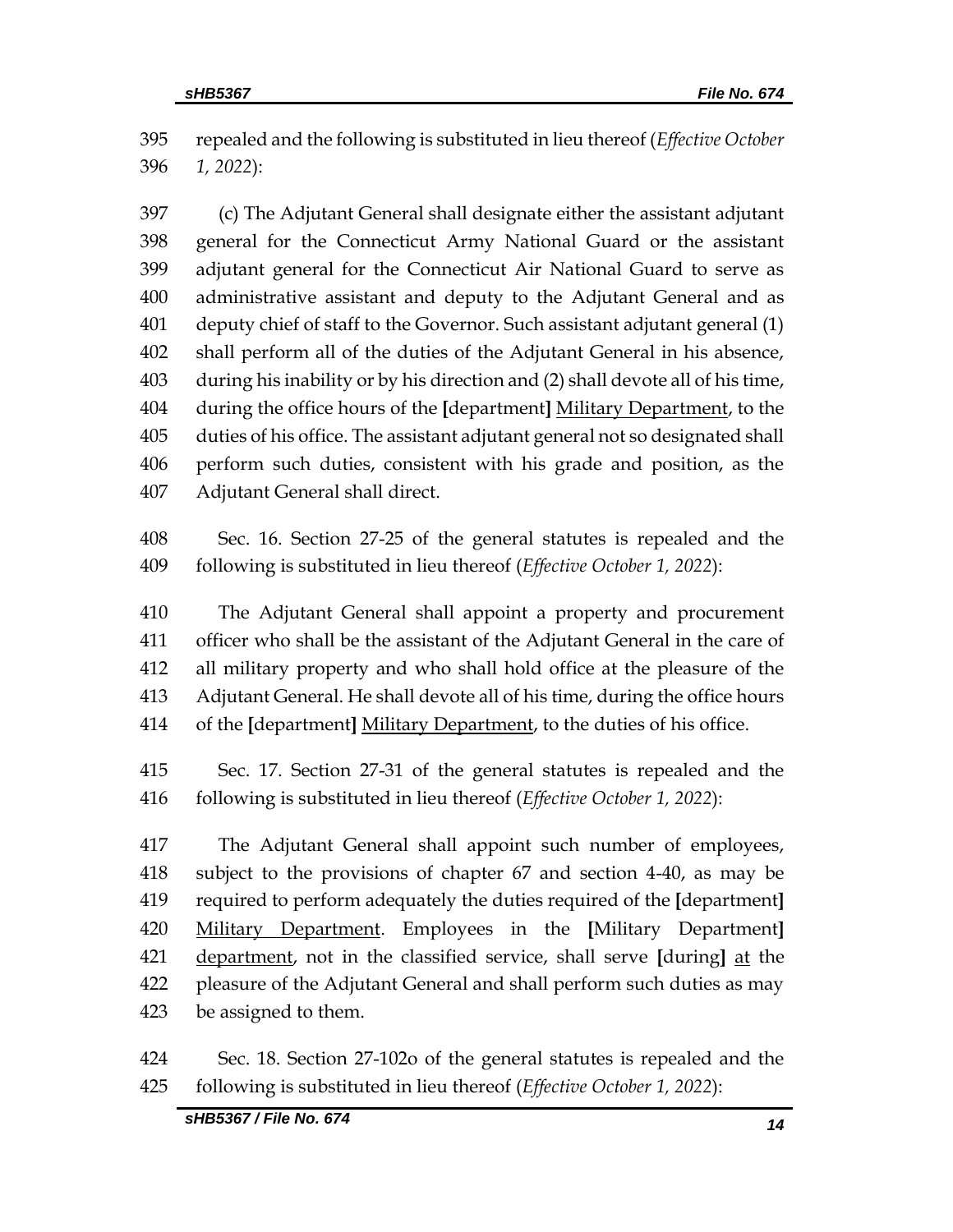The Department of **[**Veterans'**]** Veterans Affairs may, subject to any limitations otherwise imposed by law, receive and accept on behalf of the state any funds that may be offered or that may become available from federal grants or appropriations, private gifts, donations or bequests, or any other source and may expend such funds for the purpose of financing, in whole or in part and on behalf of the state, the construction of the Women in Military Service for America Memorial at Arlington National Cemetery in Arlington, Virginia.

 Sec. 19. Section 27-102p of the general statutes is repealed and the following is substituted in lieu thereof (*Effective October 1, 2022*):

 (a) Not later than July 15, 2007, and annually thereafter, each state agency or municipality that provides benefits to veterans, as defined in 438 section 27-103, as amended by this act, shall submit a report to the Commissioner of **[**Veterans'**]** Veterans Affairs that includes a description of each type of benefit provided to veterans, the value of such benefit and the number of veterans to whom such benefit was provided, for the twelve-month period ending on June thirtieth of the same year. The commissioner shall compile the data in such report.

 (b) Not later than August 1, 2007, and annually thereafter, the Commissioner of **[**Veterans'**]** Veterans Affairs shall submit a report of the data compiled pursuant to subsection (a) of this section, for the twelve-month period ending on June thirtieth of the same year, to the Military Department and the joint standing committee of the General Assembly having cognizance of matters relating to public safety, in accordance with the provisions of section 11-4a. Such report shall specify the total number of veterans receiving benefits and the value of such benefits by category of benefit and in total for such period.

 Sec. 20. Subsection (c) of section 27-122a of the general statutes is repealed and the following is substituted in lieu thereof (*Effective October 1, 2022*):

*sHB5367 / File No. 674 15* (c) The land transferred to the commission under subsections (a) and (b) of this section and not transferred to the Commissioner of Mental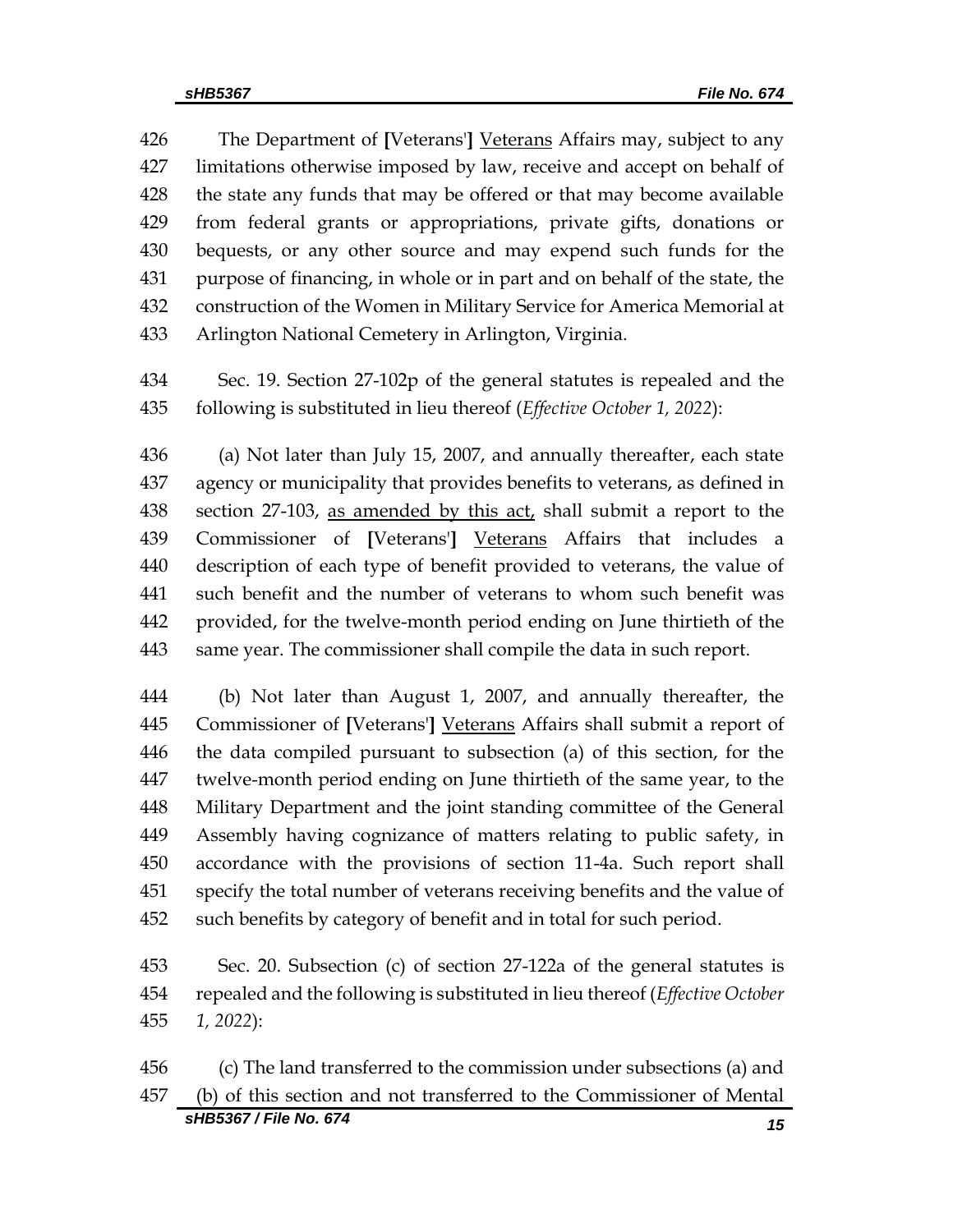Health and Addiction Services and the Connecticut Valley Hospital shall be used by the Commissioner of **[**Veterans'**]** Veterans Affairs for the establishment and maintenance of a veterans' cemetery.

 Sec. 21. Subsection (c) of section 51-49h of the 2022 supplement to the general statutes is repealed and the following is substituted in lieu thereof (*Effective October 1, 2022*):

 (c) For the purposes of this section: (1) "Armed forces" means the United States Army, Navy, Marine Corps, Coast Guard and Air Force; 466 (2) "veteran" has the same meaning as provided in section  $27-103$ , as 467 amended by this act; and (3) "military service" shall be service during World War II, December 7, 1941, to December 31, 1946; the Korean hostilities, June 27, 1950, to October 27, 1953; and the Vietnam era, January 1, 1964, to July 1, 1975, and shall include service as a prisoner of war.

 Sec. 22. Subsection (a) of section 27-20 of the general statutes is repealed and the following is substituted in lieu thereof (*Effective October 1, 2022*):

 (a) The Adjutant General shall make such returns and reports to such 476 officers as may be prescribed by the United States Department of Defense in regulations pertaining to the National Guard, at such times and in such form as prescribed. The Adjutant General shall (1) keep the service records of all officers and enlisted personnel, (2) issue authorized service medals, ribbons and documents, (3) (A) generate and maintain all records and documents required by state law or regulations thereunder, and (B) process requests for such records pursuant to the state Freedom of Information Act, as defined in section 1-200, and (4) (A) generate and maintain all records and documents required by federal law or regulations thereunder, and (B) process requests for such records pursuant to the federal Freedom of Information Act of 1976, 5 USC 552, as amended from time to time.

 Sec. 23. Section 27-49 of the general statutes is repealed and the following is substituted in lieu thereof (*Effective October 1, 2022*):

*sHB5367 / File No. 674 16*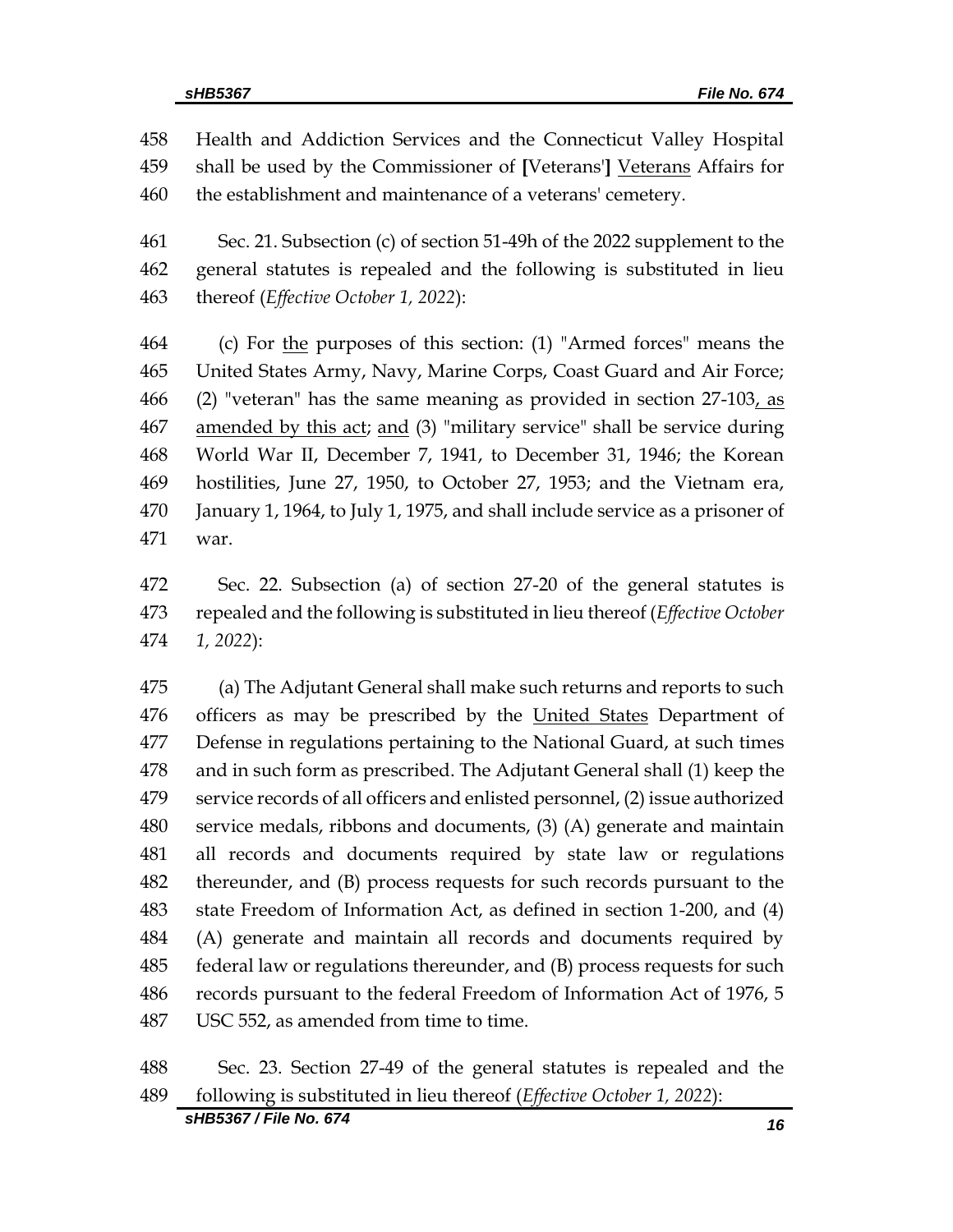Officers of the National Guard and naval militia shall be appointed by the Governor, subject to the procedure prescribed in regulations of 492 the United States Department of Defense relating to the National Guard and naval militia. The rule of seniority shall be followed when practicable. Only such officers shall be commissioned in the National Guard and naval militia as have successfully passed the tests and examinations as to physical, moral and professional fitness prescribed by the laws and regulations of the United States relating to the qualifications of National Guard or naval militia officers. Officers of the organized militia, as provided for in section 27-2, shall be appointed in accordance with regulations approved by the Governor.

 Sec. 24. Subsection (d) of section 1-219 of the general statutes is repealed and the following is substituted in lieu thereof (*Effective October 1, 2022*):

 (d) The provisions of this section concerning the maintenance and 505 recording of United States Department of Defense documents shall not apply to the State Library Board or the State Librarian.

 Sec. 25. Subsection (a) of section 8-106 of the general statutes is repealed and the following is substituted in lieu thereof (*Effective October 1, 2022*):

 (a) "Persons engaged in national defense activities" includes persons in the military service of the United States; employees of the United 512 States Department of Defense; and workers engaged or to be engaged in activities connected with and essential to national defense; and includes the families of the aforesaid persons who are living with them.

 Sec. 26. Subsection (b) of section 14-36h of the 2022 supplement to the general statutes is repealed and the following is substituted in lieu thereof (*Effective October 1, 2022*):

 (b) If any person does not reside in any state, territory or possession of the United States because such person is on active military duty with the United States Armed Forces, and such person's home state of record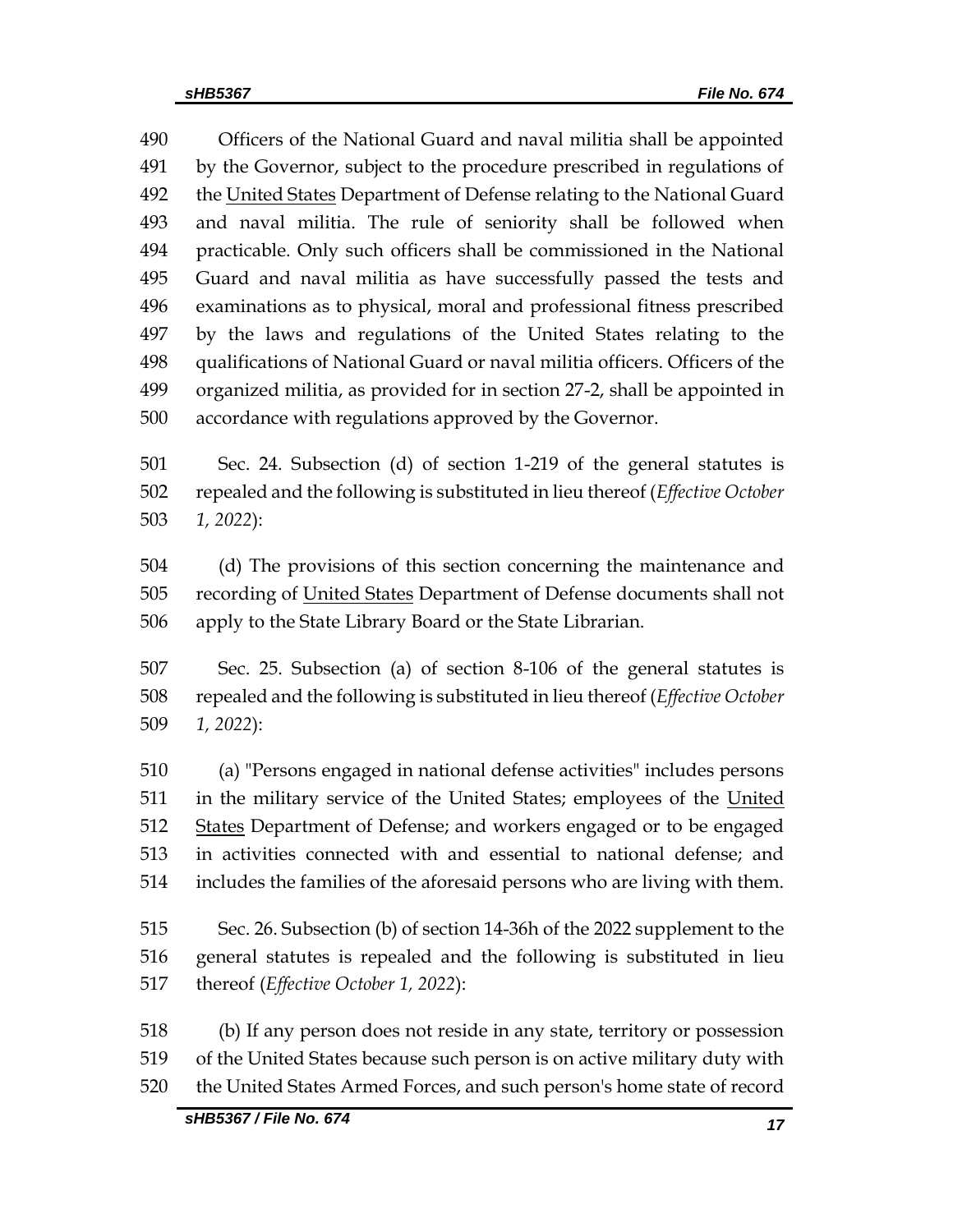521 is Connecticut, as reflected in the records of the United States 522 Department of Defense, United States Department of Homeland 523 Security or any federal department under which the United States Coast Guard operates, such person may obtain a Connecticut operator's license or identity card, provided such person: (1) Does not have an operator's license or identity card issued by another state, territory or possession of the United States, or surrenders any such license or identity card; (2) has a current APO or FPO mailing address; (3) designates such person's home address as 60 State Street, Wethersfield, CT 06161; and (4) meets all other requirements for obtaining an operator's license or identity card in this state.

 Sec. 27. Section 17a-453d of the general statutes is repealed and the following is substituted in lieu thereof (*Effective October 1, 2022*):

 The Department of Mental Health and Addiction Services, in collaboration with the Department of Children and Families and the Department of Veterans Affairs, shall provide behavioral health services, on a transitional basis, for the dependents and any member of any reserve component of the armed forces of the United States who has been called to active service in the armed forces of the state or the United States for Operation Enduring Freedom or Operation Iraqi Freedom. 541 Such transitional services shall be provided when no United States Department of Defense coverage for such services is available or such 543 member is not eligible for such services through the United States Department of Defense, until an approved application is received from the United States Department of Veterans Affairs and coverage is available to such member and such member's dependents.

 Sec. 28. Subsection (b) of section 20-327f of the general statutes is repealed and the following is substituted in lieu thereof (*Effective October 1, 2022*):

 (b) With respect to a contract for the sale of a one-to-four family residential real property, if the seller provides written notice to the purchaser, prior to, or upon, entering into the contract, of the availability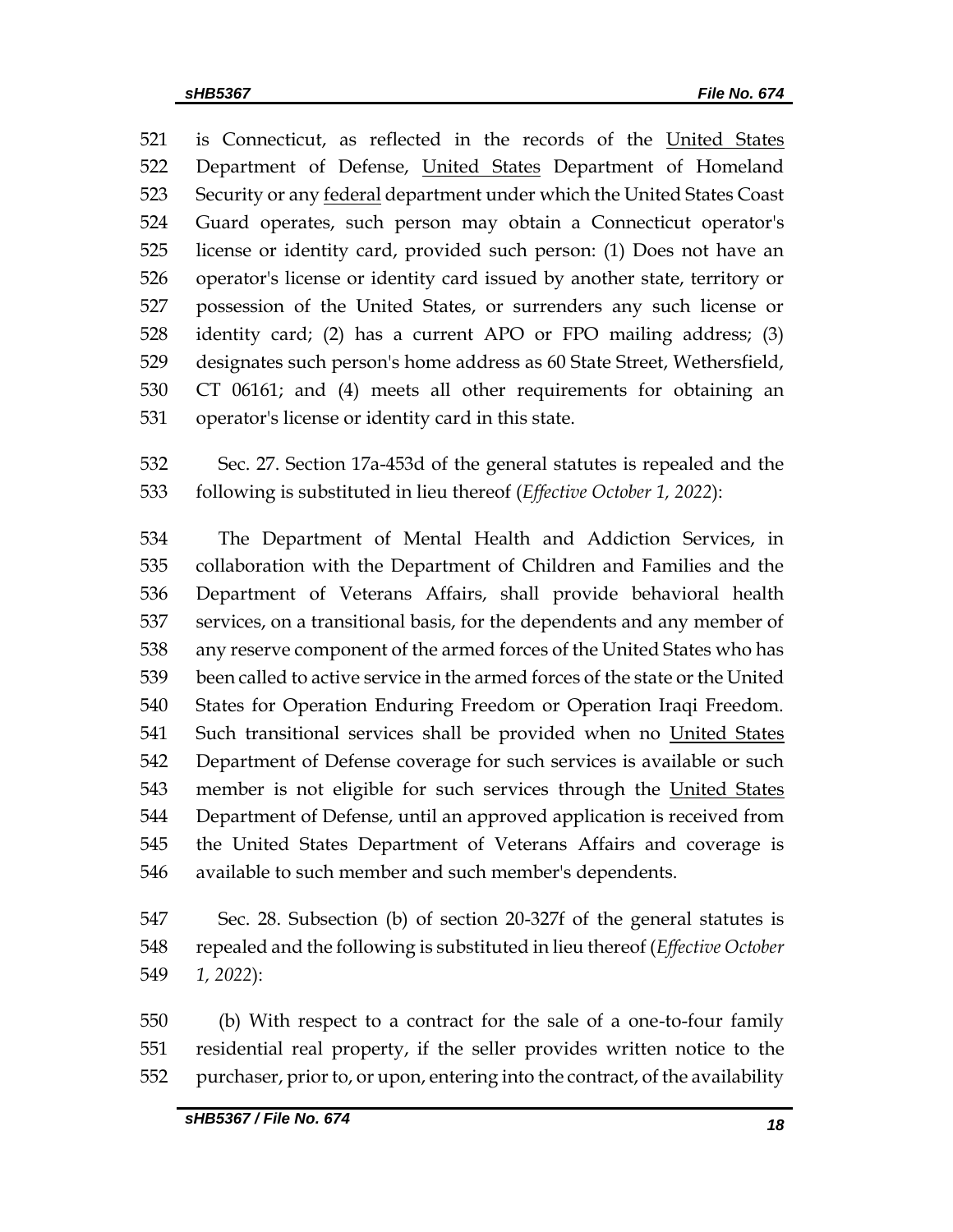of information concerning environmental matters from the **[**federal**]** 554 United States Environmental Protection Agency, the National Response 555 Center, the United States Department of Defense and third-party providers, the seller and any real estate licensee shall be deemed to have fully satisfied any duty to disclose environmental matters concerning properties other than the property that is the subject of the contract.

 Sec. 29. Subsection (b) of section 22a-337 of the general statutes is repealed and the following is substituted in lieu thereof (*Effective October 1, 2022*):

 (b) The Commissioner of Energy and Environmental Protection is designated as the shore erosion agency of the state for the purpose of cooperating with the Beach Erosion Board of the United States Department of Defense, as provided for in Section 2 of the "River and Harbor Act" adopted by Congress and approved July 3, 1930, and known as H.R. Number 11781 of the second session of the 71st Congress. Said commissioner shall carry out investigations and studies of conditions along the shore line, harbors, rivers and islands within the territorial waters of the state in order to promote and encourage the healthful recreation of its citizens and with a view to devising and projecting economical and effective methods and works for preventing and correcting shore erosion and damage to public and private property therefrom and to prevent inundation of improved property by storms, erosion and ravages of the sea.

 Sec. 30. Section 5-224 of the general statutes is repealed and the following is substituted in lieu thereof (*Effective October 1, 2022*):

 Any veteran who served in time of war, if such veteran is not eligible for disability compensation or pension from the **[**United States**]** United States Department of Veterans Affairs, or the spouse of such veteran who by reason of such veteran's disability is unable to pursue gainful employment, or the unmarried surviving spouse of such veteran, and if such person has attained at least the minimum earned rating on any examination held for an original appointment for the purpose of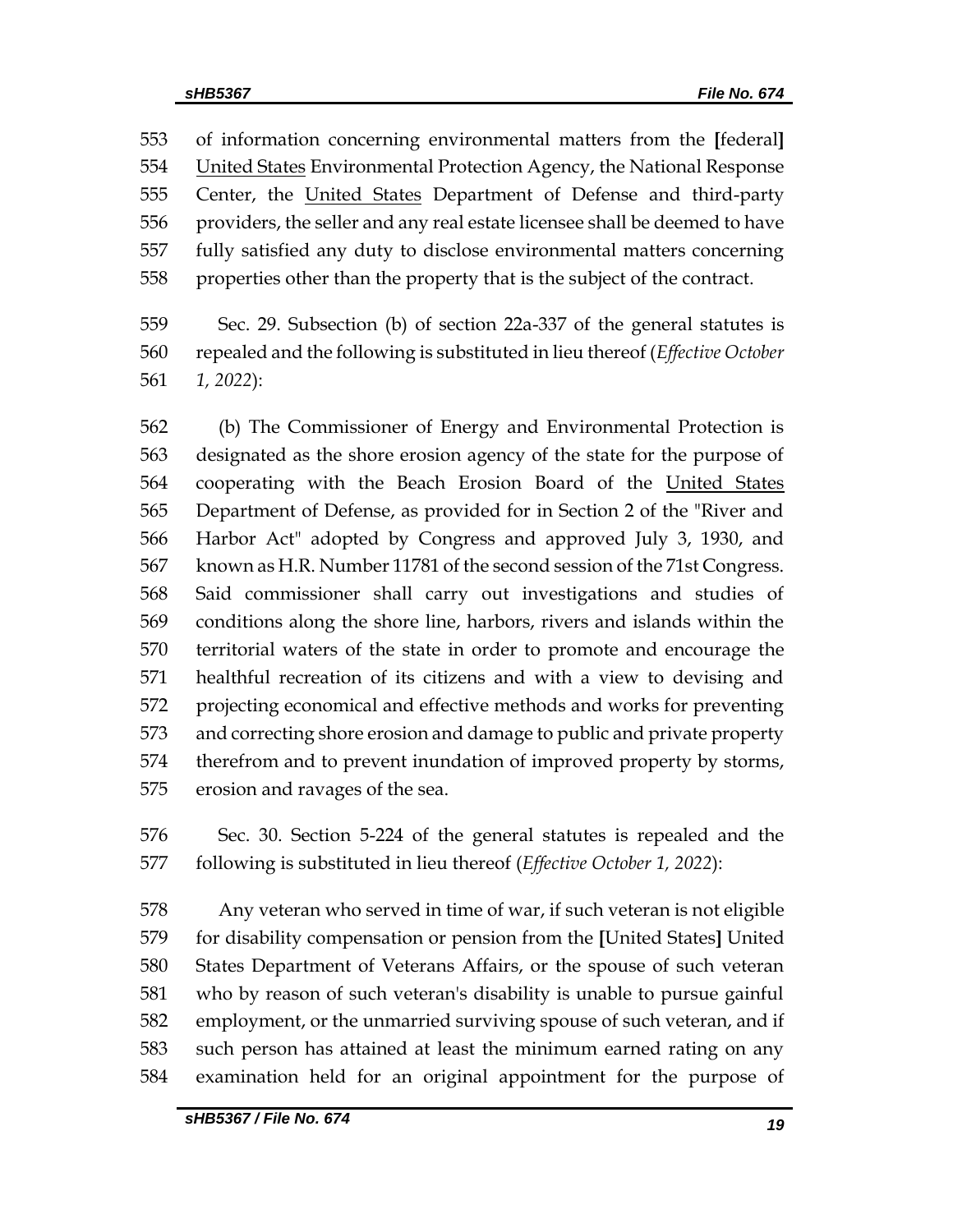establishing a candidate list to fill a vacancy in accordance with subsection (d) of section 5-228, shall have five points added to his or her earned rating. Any such veteran, or the spouse of such veteran who by reason of such veteran's disability is unable to pursue gainful employment, or the unmarried surviving spouse of such veteran, if such person is eligible for such disability compensation or pension and if such person has attained at least the minimum earned rating on any such examination held for an original appointment for the purpose of establishing a candidate list to fill a vacancy in accordance with subsection (d) of section 5-228, shall have ten points added to his or her earned rating. Any veteran who has served in a military action for which such person received or was entitled to receive a campaign badge or expeditionary medal, shall have five points added to his or her earned rating if such person has attained at least the minimum earned rating on any such examination held for an original appointment for the purpose of establishing a candidate list to fill a vacancy in accordance with subsection (d) of section 5-228 and such person is not otherwise eligible to receive additional points pursuant to this section. Any person who is 603 a member of the armed forces, as defined in section 27-103, as amended by this act, and who is in the final year of an enlistment contract with any branch of the armed forces shall have five points added to his or her earned rating if such person has attained at least the minimum earned rating on any such examination held for an original appointment for the purpose of establishing a candidate list to fill a vacancy in accordance with subsection (d) of section 5-228. Names of any such persons shall be placed upon the candidate lists in the order of such augmented ratings. Credits shall be based upon examinations with a possible rating of one hundred points.

 Sec. 31. (*Effective from passage*) (a) There is established a task force to (1) evaluate state property tax exemptions, abatements and other relief granted to veterans, (2) make recommendations concerning whether any such state veterans property tax relief should be adjusted to more effectively align with the intent, at the time of enactment, for such relief, and (3) create a list of municipalities in the state that have enacted local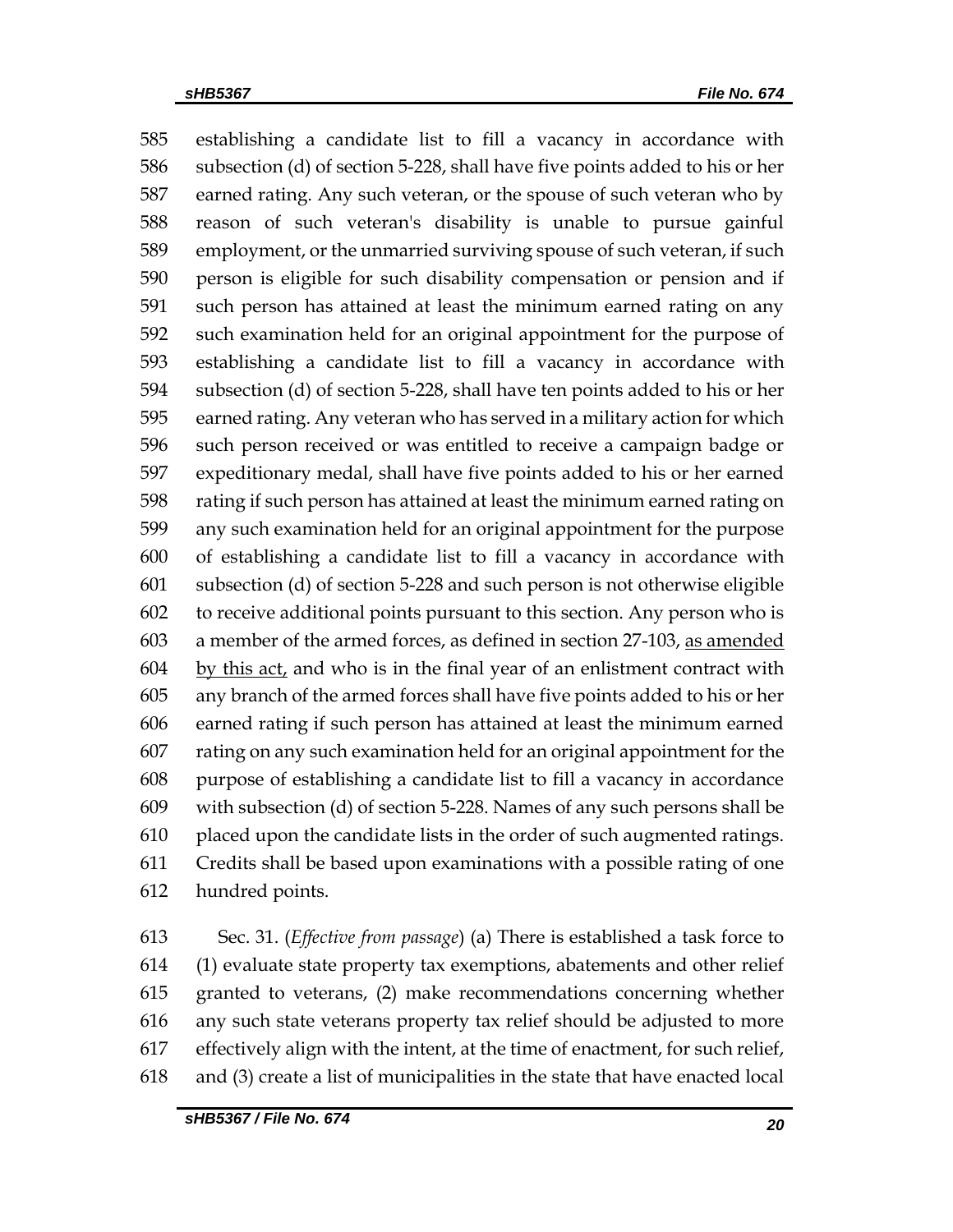| 619 | veterans property tax relief and specify the nature of such relief in each                 |  |  |  |  |
|-----|--------------------------------------------------------------------------------------------|--|--|--|--|
| 620 | such municipality.                                                                         |  |  |  |  |
| 621 | (b) The task force shall consist of the following members:                                 |  |  |  |  |
| 622 | (1) Two appointed by the speaker of the House of Representatives;                          |  |  |  |  |
| 623 | (2) Two appointed by the president pro tempore of the Senate;                              |  |  |  |  |
| 624 | (3) One appointed by the majority leader of the House of                                   |  |  |  |  |
| 625 | Representatives;                                                                           |  |  |  |  |
| 626 | (4) One appointed by the majority leader of the Senate;                                    |  |  |  |  |
| 627 | (5) One appointed by the minority leader of the House of                                   |  |  |  |  |
| 628 | Representatives; and                                                                       |  |  |  |  |
| 629 | (6) One appointed by the minority leader of the Senate.                                    |  |  |  |  |
| 630 | (c) Any member of the task force appointed under subdivision (1),                          |  |  |  |  |
| 631 | $(2)$ , $(3)$ , $(4)$ , $(5)$ or $(6)$ of subsection $(b)$ of this section may be a member |  |  |  |  |
| 632 | of the General Assembly.                                                                   |  |  |  |  |
| 633 | (d) All initial appointments to the task force shall be made not later                     |  |  |  |  |
| 634 | than thirty days after the effective date of this section. Any vacancy shall               |  |  |  |  |
| 635 | be filled by the appointing authority.                                                     |  |  |  |  |
| 636 | (e) The speaker of the House of Representatives and the president pro                      |  |  |  |  |
| 637 | tempore of the Senate shall select the chairpersons of the task force from                 |  |  |  |  |
| 638 | among the members of the task force. Such chairpersons shall schedule                      |  |  |  |  |
| 639 | the first meeting of the task force, which shall be held not later than sixty              |  |  |  |  |
| 640 | days after the effective date of this section.                                             |  |  |  |  |
| 641 | (f) The administrative staff of the joint standing committee of the                        |  |  |  |  |
| 642 | General Assembly having cognizance of matters relating to military and                     |  |  |  |  |
| 643 | veterans' affairs shall serve as administrative staff of the task force.                   |  |  |  |  |
| 644 | $(g)$ Not later than January 1, 2023, the task force shall submit a report                 |  |  |  |  |
| 645 | on its findings and recommendations to the joint standing committees                       |  |  |  |  |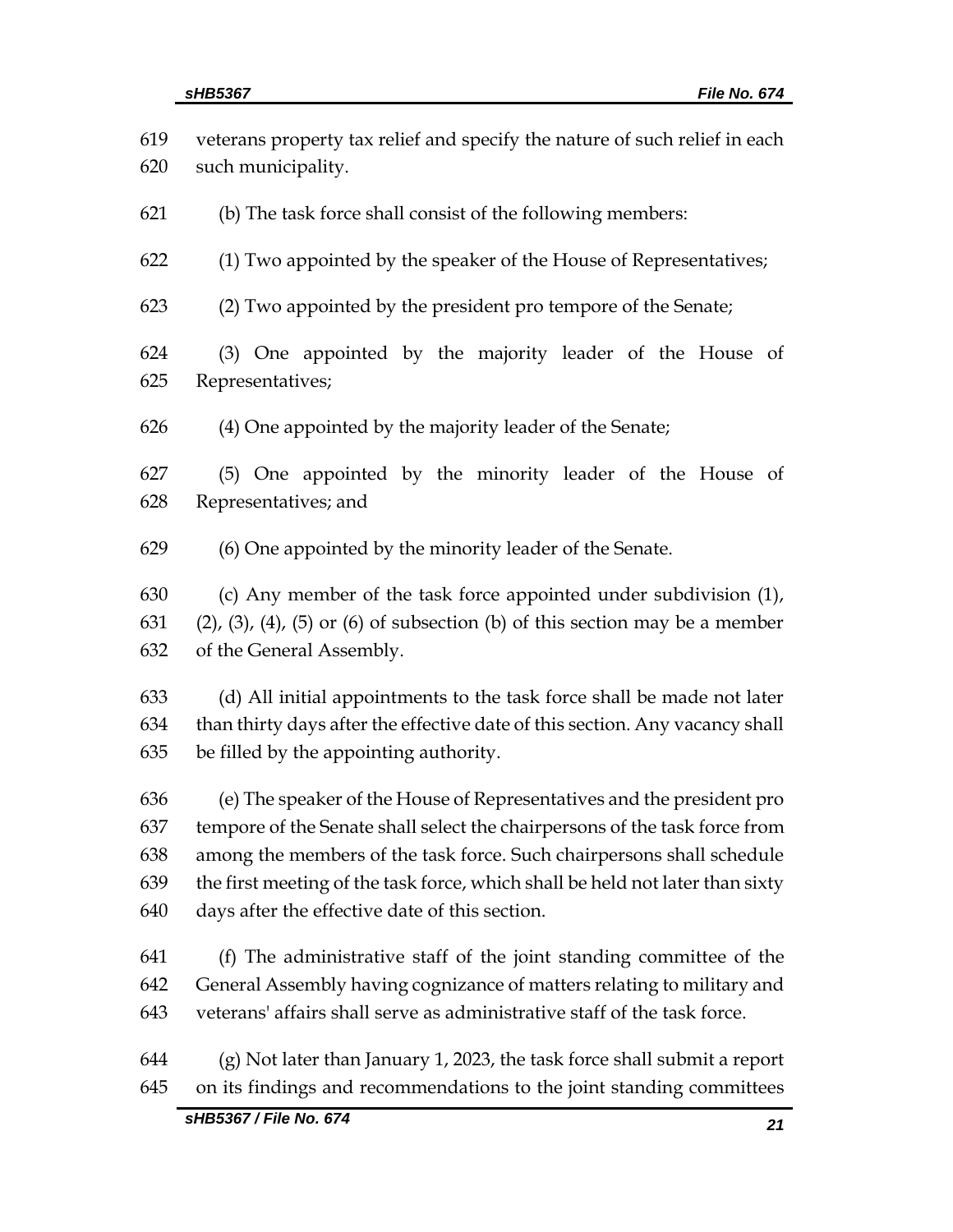of the General Assembly having cognizance of matters relating to military and veterans' affairs and planning and development, in accordance with the provisions of section 11-4a of the general statutes. The task force shall terminate on the date that it submits such report or January 1, 2023, whichever is later.

 Sec. 32. (*Effective from passage*) Not later than September 1, 2022, the Commissioner of Veterans Affairs shall submit to the joint standing committee of the General Assembly having cognizance of matters relating to veterans' affairs, in accordance with the provisions of section 11-4a of the general statutes, recommendations for improvements regarding municipal veterans' representatives, as described in subsection (b) of section 27-135 of the general statutes, to ensure consistent, effective and efficient provision of services to veterans, as defined in section 27-103 of the general statutes, as amended by this act, throughout the state.

 Sec. 33. (NEW) (*Effective October 1, 2022*) (a) Any municipality, by vote of its legislative body or, in a municipality where the legislative body is a town meeting, by vote of the board of selectmen, may provide that any veteran, as defined in section 27-103 of the general statutes, as amended by this act, whose federal adjusted gross income is fifty thousand one hundred dollars or less shall be entitled to an exemption from the tax imposed under chapter 203 of the general statutes on any dwelling owned and occupied by such veteran as such veteran's primary residence, in an amount equal to ten per cent of the assessed value of such primary residence.

 (b) (1) Any veteran who claims an exemption under subsection (a) of this section shall give notice to the town clerk of the municipality in which such primary residence is located that such veteran is entitled to such exemption.

 (2) Any veteran submitting a claim for such exemption shall file an application, on a form prepared by the assessor of the municipality in which such primary residence is located, not later than the assessment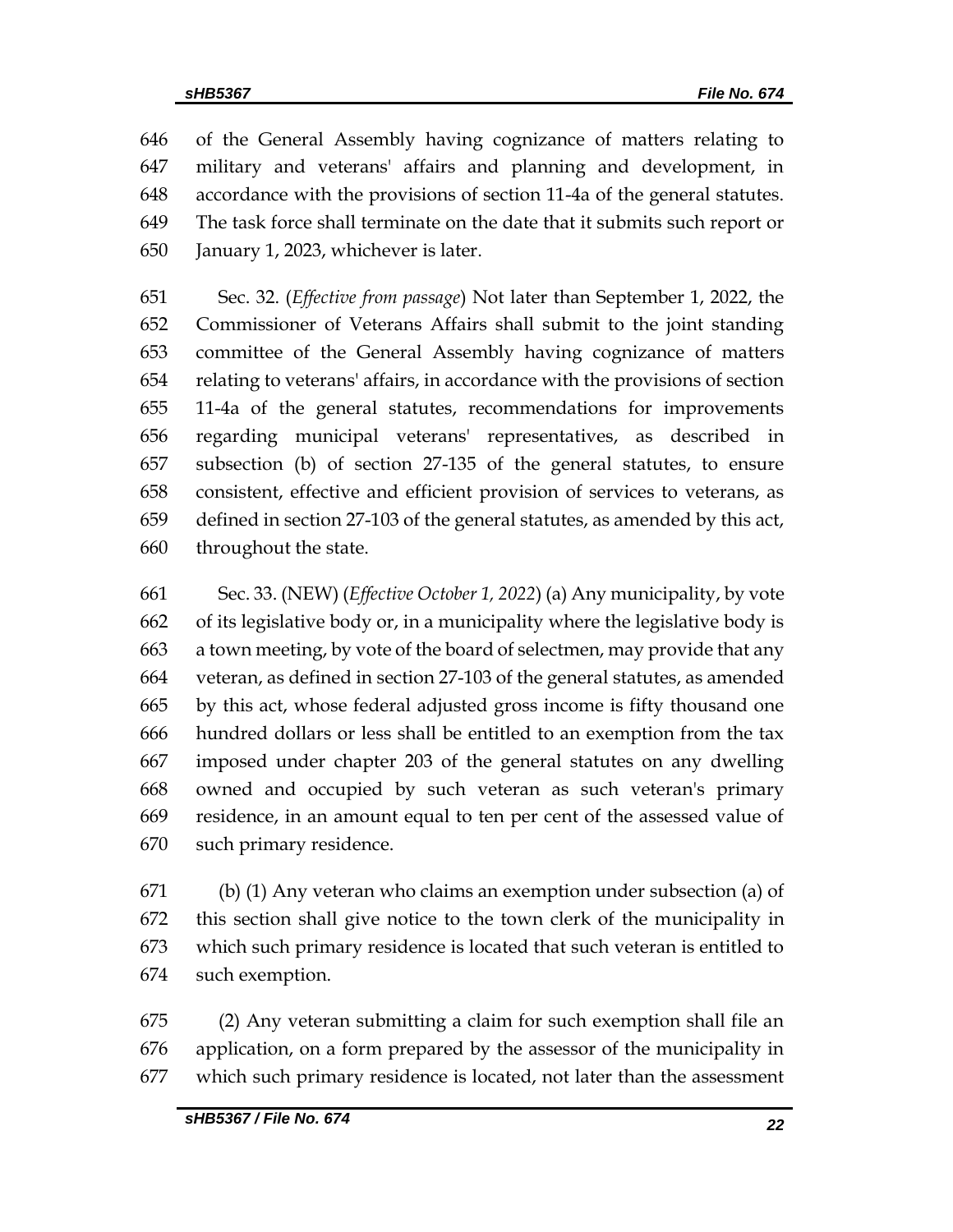date with respect to which such exemption is claimed, which application shall include (A) (i) a certified copy of such veteran's military discharge document, as defined in section 1-219 of the general statutes, as amended by this act, or (ii) in the absence of such certified copy, at least two affidavits of disinterested individuals showing that the claimant is a veteran, provided the assessor may further require such claimant to be examined by such assessor under oath concerning the facts contained in such affidavits, and (B) a copy of such veteran's federal income tax return or, in the event such a return is not filed, such evidence as may be required by the assessor, for the tax year of such veteran ending immediately prior to the assessment date with respect to which such exemption is claimed. The town clerk of the municipality in which such primary residence is located shall record the certified copy or affidavits submitted pursuant to subparagraph (A) of this subdivision in full and shall list the name of such veteran, and such service shall be performed by such town clerk without remuneration. No assessor, board of assessment appeals or other official shall allow any such claim for exemption unless the certified copy or affidavits specified in this subsection have been filed with the office of the town clerk. Any veteran who has submitted a claim for such exemption and received approval for the first time shall file for such exemption biennially thereafter, subject to the provisions of subdivision (3) of this subsection.

 (3) The assessor of such municipality shall annually make a certified list of all such veterans who are found to be entitled to an exemption under the provisions of this section, which list shall be filed in the town clerk's office and shall be prima facie evidence that any veteran whose name appears on such list is entitled to such exemption, subject to the provisions of subsection (c) of this section, as long as such veteran continues to own and occupy the dwelling as such veteran's primary residence. Such assessor may, at any time, require such veteran to appear before such assessor for the purpose of furnishing additional evidence, except that any veteran who, by reason of total disability, is unable to so appear may furnish such assessor (A) a statement from such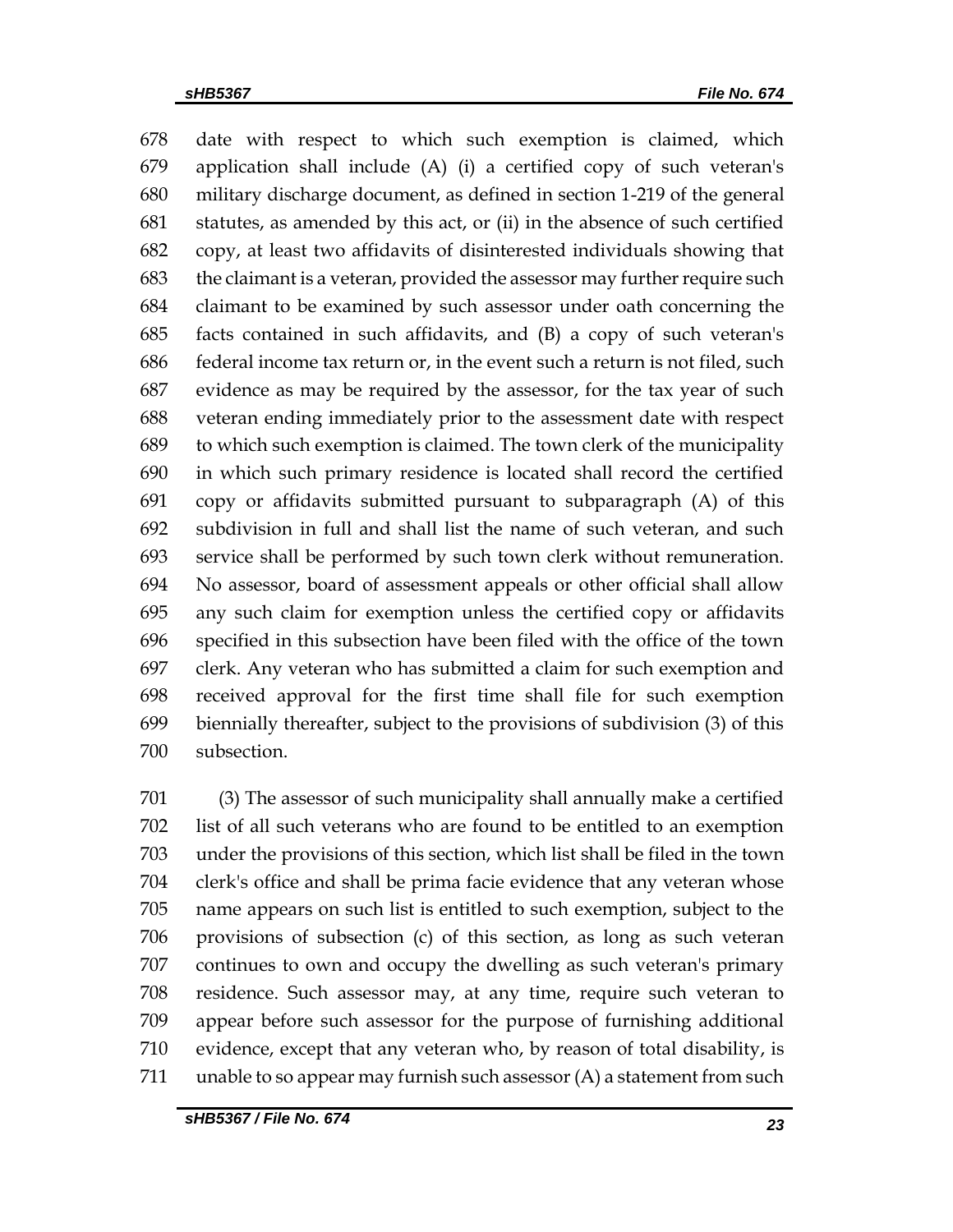veteran's attending physician or advanced practice registered nurse, certifying that such veteran is totally disabled and unable to make a personal appearance, and (B) such other evidence of total disability as such assessor may deem appropriate.

 (4) No veteran may receive an exemption under this section until such veteran has proven such veteran's right to such exemption in accordance with the provisions of this section, together with such further proof as may be required under such provisions. Exemptions so proven shall take effect on the next succeeding assessment day.

 (c) Any veteran who has submitted an application and been approved in any year for the exemption provided in subsection (a) of this section shall, in the assessment year immediately following approval, be presumed to qualify for such exemption. During the year immediately following such approval, the assessor shall notify, in writing, such veteran presumed to be qualified pursuant to this subsection. If any such veteran has qualifying income in excess of the maximum allowed under subsection (a) of this section, such veteran shall notify the assessor on or before the next filing date of such exemption and shall be denied such exemption for the assessment year immediately following and for any subsequent year until such veteran has reapplied and again qualified for such exemption. Any such veteran who fails to notify the assessor of such disqualification shall make payment to the municipality in the amount of property tax loss related to such exemption improperly taken.

 Sec. 34. Section 12-2b of the general statutes is repealed and the following is substituted in lieu thereof (*Effective October 1, 2022*):

The Secretary of the Office of Policy and Management shall:

 (1) In consultation with the Commissioner of Agriculture, develop schedules of unit prices for property classified under sections 12-107a to 12-107e, inclusive, update such schedules by October 1, 1990, and every five years thereafter, and make such data, studies and schedules available to municipalities and the public;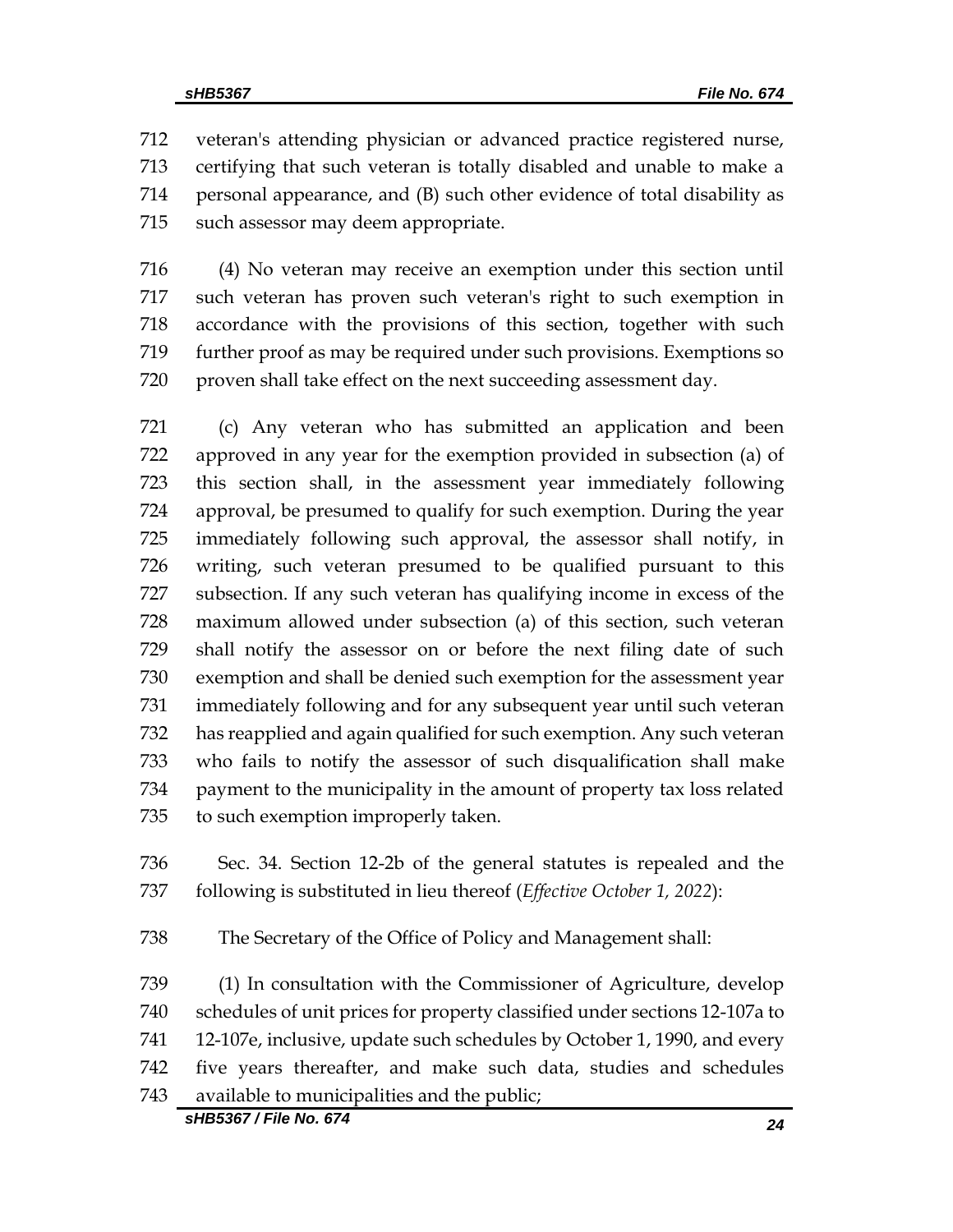(2) **[**develop**]** Develop regulations setting forth standards and tests for: Certifying revaluation companies and their employees, which regulations shall ensure that a revaluation company is competent in appraising and valuing property, certifying revaluation companies and their employees, requiring that a certified employee supervise all valuations performed by a revaluation company for municipalities, maintaining lists of certified revaluation companies and upon request, advising municipalities in drafting contracts with revaluation companies, and conducting investigations and withdrawing the certification of any revaluation company or employee found not to be conforming to such regulations. The regulations shall provide for the imposition of a fee payable to a testing service designated by the secretary to administer certification examinations; **[**and**]**

 (3) **[**by**]** By himself, or by an agent whom he may appoint, inquire if all property taxes **[**which**]** that are due and collectible by each town or city not consolidated with a town, are in fact collected and paid to the treasurer thereof in the manner prescribed by law, and if accounts and records of the tax collectors and treasurers of such entities are adequate and properly kept. The secretary may hold meetings, conferences or schools for assessors, tax collectors or municipal finance officers; and

 (4) Provide jointly with the Commissioner of Veterans Affairs a written notice annually to municipalities and veterans' organizations of the property tax exemptions that a municipality may opt to approve under chapter 203 for veterans, veterans' relatives or spouses or persons killed in action while performing active military duty with the armed

forces.

This act shall take effect as follows and shall amend the following sections:

| Section 1 | October 1, 2022 | 14-20 $d(a)$ and (b) |
|-----------|-----------------|----------------------|
| Sec. 2    | October 1, 2022 | 27-103(a) to $(c)$   |
| Sec. 3    | October 1, 2022 | 27-118               |
| Sec. 4    | October 1, 2022 | 27-82                |
| Sec. 5    | October 1, 2022 | 27-86                |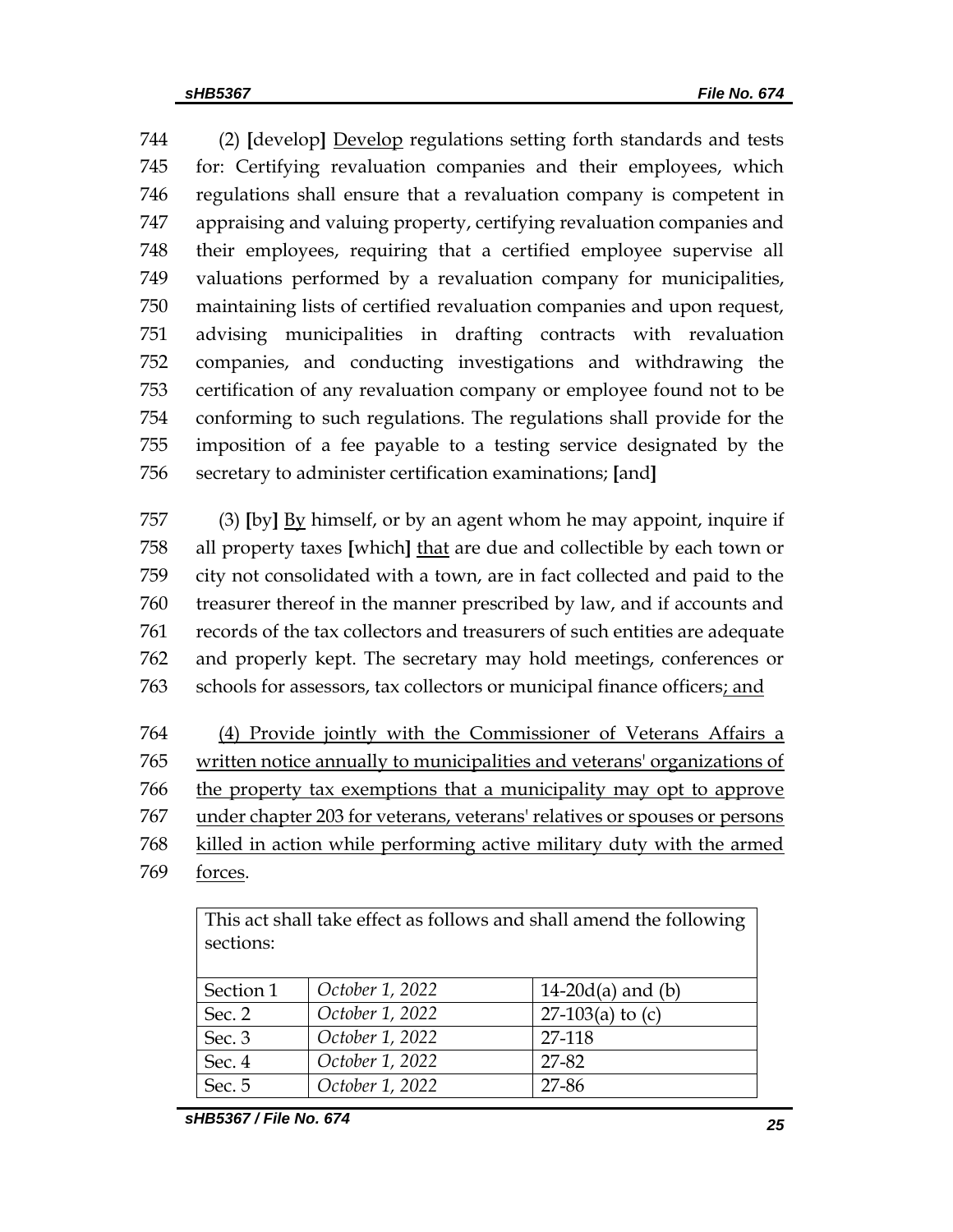| Sec. 6  | October 1, 2022 | 27-102m      |
|---------|-----------------|--------------|
| Sec. 7  | October 1, 2022 | 27-106       |
| Sec. 8  | October 1, 2022 | 27-109       |
| Sec. 9  | October 1, 2022 | 27-119a      |
| Sec. 10 | October 1, 2022 | 27-120       |
| Sec. 11 | October 1, 2022 | 27-121       |
| Sec. 12 | October 1, 2022 | $27-122b(b)$ |
| Sec. 13 | October 1, 2022 | 27-125       |
| Sec. 14 | October 1, 2022 | 27-117       |
| Sec. 15 | October 1, 2022 | $27-24(c)$   |
| Sec. 16 | October 1, 2022 | $27 - 25$    |
| Sec. 17 | October 1, 2022 | 27-31        |
| Sec. 18 | October 1, 2022 | 27-102o      |
| Sec. 19 | October 1, 2022 | 27-102p      |
| Sec. 20 | October 1, 2022 | $27-122a(c)$ |
| Sec. 21 | October 1, 2022 | $51-49h(c)$  |
| Sec. 22 | October 1, 2022 | $27-20(a)$   |
| Sec. 23 | October 1, 2022 | 27-49        |
| Sec. 24 | October 1, 2022 | $1-219(d)$   |
| Sec. 25 | October 1, 2022 | $8-106(a)$   |
| Sec. 26 | October 1, 2022 | $14-36h(b)$  |
| Sec. 27 | October 1, 2022 | 17a-453d     |
| Sec. 28 | October 1, 2022 | $20-327f(b)$ |
| Sec. 29 | October 1, 2022 | $22a-337(b)$ |
| Sec. 30 | October 1, 2022 | 5-224        |
| Sec. 31 | from passage    | New section  |
| Sec. 32 | from passage    | New section  |
| Sec. 33 | October 1, 2022 | New section  |
| Sec. 34 | October 1, 2022 | $12-2b$      |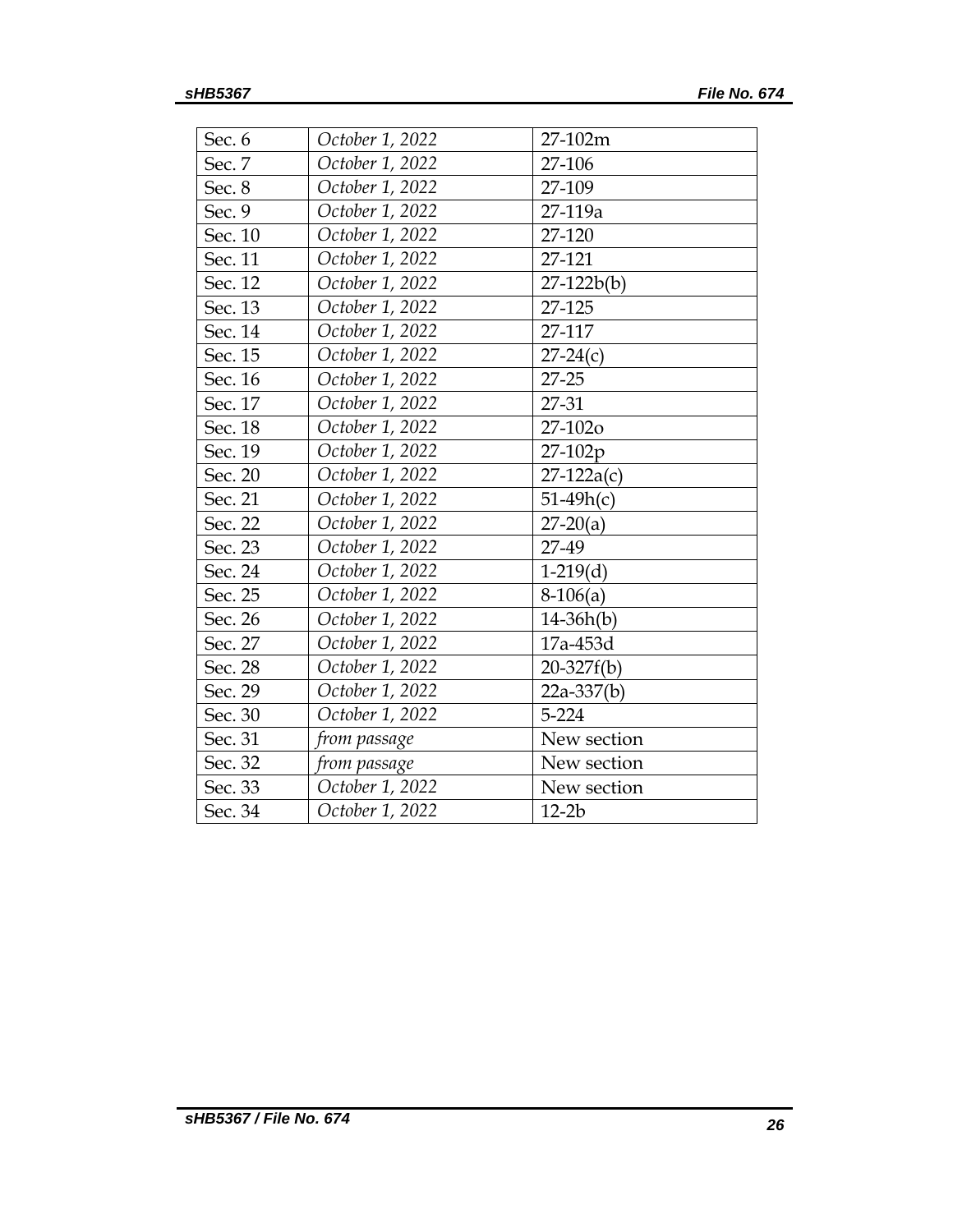*The following Fiscal Impact Statement and Bill Analysis are prepared for the benefit of the members of the General Assembly, solely for purposes of information, summarization and explanation and do not represent the intent of the General Assembly or either chamber thereof for any purpose. In general, fiscal impacts are based upon a variety of informational sources, including the analyst's professional knowledge. Whenever applicable, agency data is consulted as part of the analysis, however final products do not necessarily reflect an assessment from any specific department.*

#### *OFA Fiscal Note*

*State Impact:* None

#### *Municipal Impact:*

| <b>Municipalities</b>  | Effect     | FY 23 \$ | FY 24 \$  |
|------------------------|------------|----------|-----------|
| Various Municipalities | Grand List | None     | Potential |
|                        | Reduction  |          |           |

#### *Explanation*

The bill creates an optional property tax exemption of 10% of the assessment of a home owned by veterans that meet certain income limits.

A municipality that chose to implement this would experience a grand list reduction. At current mill rates, if every municipality chose to implement this option, the cumulative revenue loss would be an estimated \$63.5 million.

The bill requires the Office of Policy and Management and the Department of Veterans' Affairs to provide information to municipalities and veterans' organizations about property tax exemptions for which veterans are eligible. This has no fiscal impact as it is anticipated that the agencies can provide this information with existing resources.

The bill requires the Commissioner of the Department of Veterans' Affairs to provide recommendations for improvements regarding municipal veterans' representatives which does not result in a fiscal impact. The bill also establishes a task force to study veterans' property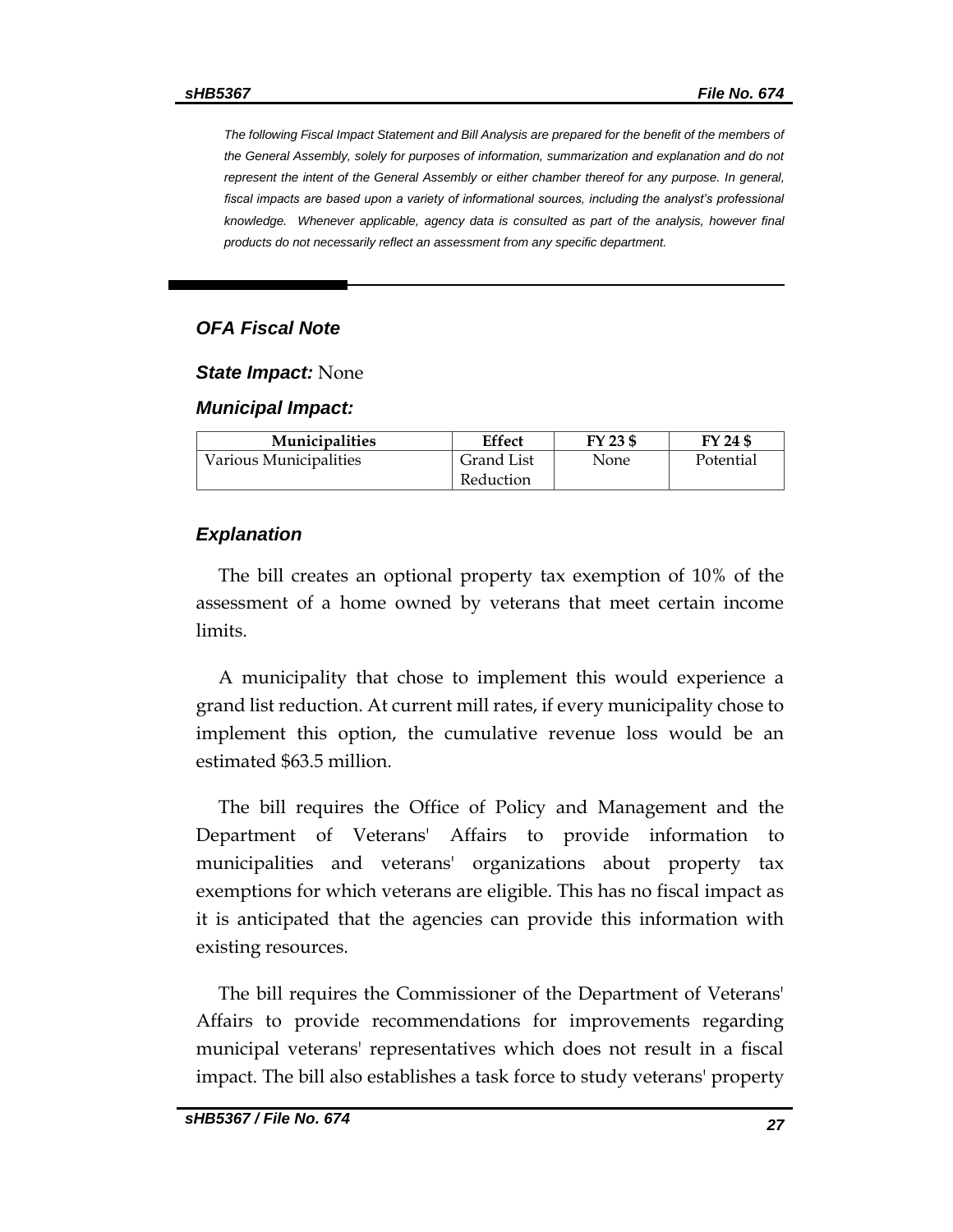tax exemptions. These changes have no fiscal impact.

Lastly, the bill makes several minor and technical changes to statutes relating to veterans, which has no fiscal impact.

House "A" creates an optional property tax exemption for veterans below certain income thresholds and results in the above identified fiscal impact.

#### *The Out Years*

The ongoing above identified fiscal impact will continue into the future subject to changes in municipal grand lists and mill rates.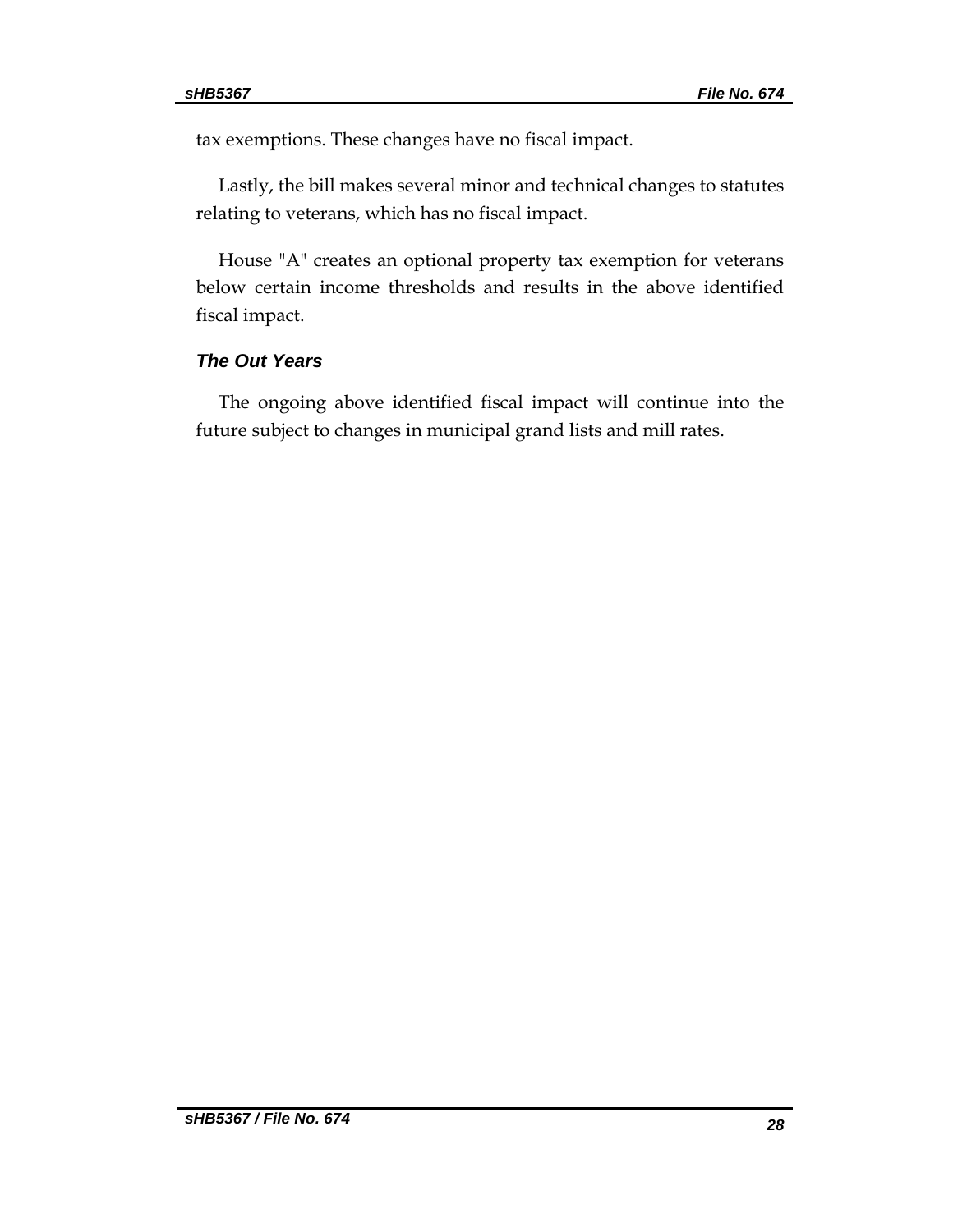#### **OLR Bill Analysis**

## **sHB 5367 (as amended by House "A")\***

## *AN ACT CONCERNING MOTOR VEHICLE MARKER PLATES FOR CERTAIN VETERANS AND SERVICE MEMBERS, TAX RELIEF FOR VETERANS, MUNICIPAL VETERANS SERVICES AND TECHNICAL REVISIONS TO VETERANS' AND MILITARY AFFAIRS STATUTES.*

#### **SUMMARY**

This bill establishes a local option property tax exemption for incomequalifying veterans' primary residences. A municipality may adopt the exemption by a vote of its legislative body (or board of selectman if the legislative body is a town meeting). This tax exemption is separate from the state-mandated and local option veterans property tax exemptions under existing law (see BACKGROUND). The local option exemptions under existing law generally have a lower allowable income threshold or more restrictive eligibility requirements (e.g., wartime service or a qualifying disability) than the exemption established under the bill (§ 33).

Under the bill, the exemption (1) is available to veterans with up to \$50,100 in federal adjusted gross income (AGI) and (2) equals 10% of the assessed value of a dwelling the veteran owns and uses as a primary residence. A "veteran" is anyone who was honorably discharged, released under honorable conditions, or released with an other than honorable discharge, based on a qualifying condition, from active service in the armed forces (see BACKGROUND).

The bill also:

1. allows the motor vehicles commissioner to provide special registration marker plates to certain individual who served while engaged in a combat or combat support role in Afghanistan or Iraq  $(SS 1 & 2)$ ;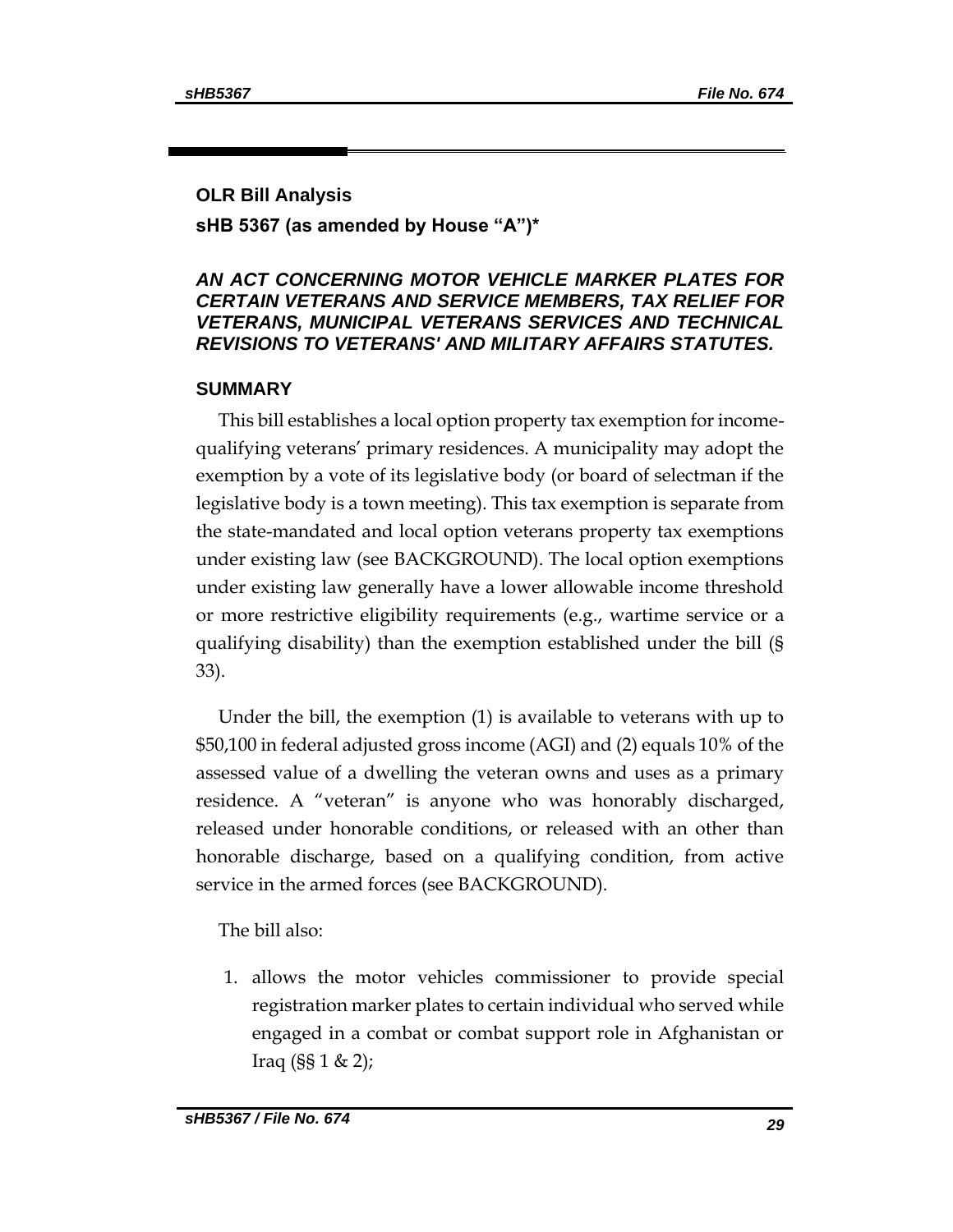- 2. establishes an eight-member task force to evaluate state property tax relief for veterans and make recommendations about whether there should be tax relief adjustments (§ 31);
- 3. requires the Office of Policy and Management (OPM) secretary, jointly with the veterans affairs commissioner, to annually provide a written notice to municipalities and veterans' organizations informing them about the property tax exemptions that a municipality may choose to approve for veterans, veterans' relatives or spouses, or people killed in action while on active military duty with the armed forces (§ 34);
- 4. requires the veterans affairs commissioner to submit to the Veterans' Affairs Committee, by September 1, 2022, recommendations for improvements regarding municipal veterans' representatives to ensure the consistent, effective, and efficient provision of services (see BACKGROUND) (§ 32); and
- 5. makes numerous technical changes (§§ 1-30).

\*House Amendment " $A$ " (1) strikes the underlying bill's working group on veterans' property tax relief and replaces it with a similarly focused task force and (2) adds the provisions on the (a) new local option property tax exemption and (b) written notice about permissive municipal property tax exemptions for veterans and certain other individuals.

EFFECTIVE DATE: October 1, 2022, except the property tax task force and municipal veterans' representative provisions are effective upon passage.

# **§ 33 — PROPERTY TAX EXEMPTION ADMINISTRATION**

Veterans may not receive the bill's local option property tax exemption until they have proven their right to the exemption consistent with the bill. Once proven, the exemption takes effect on the next succeeding assessment day.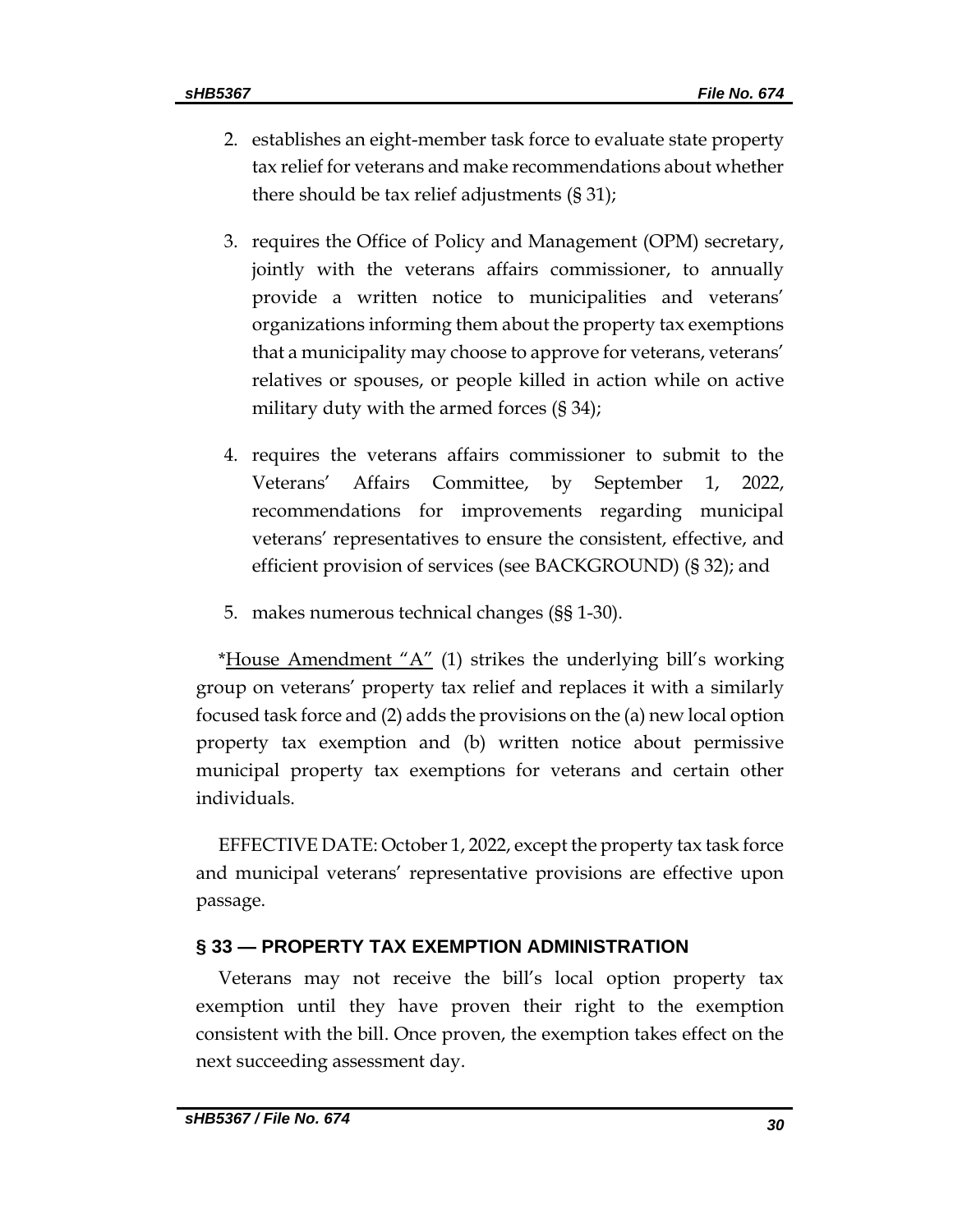## *Application*

The bill requires a veteran claiming an exemption to notify the town clerk in the municipality where the residence is located that he or she is entitled to an exemption. Veterans must apply for the exemption, in a form prepared by the municipal assessor, by the assessment date. The application must include either (1) a certified copy of the veteran's military discharge document or (2) in its absence, at least two affidavits from disinterested individuals showing the applicant is a veteran (the assessor may additionally require that the applicant be examined under oath about the facts in the affidavits). It must also include the veteran's federal income tax return for the preceding tax year or, if one is not filed, other evidence the assessor requires.

Under the bill, a town clerk must record the discharge documents or affidavits in full and list the veteran's name without payment. The bill prohibits assessors, boards of assessment appeals, and other officials from allowing claims for this exemption unless the required documents are filed with the clerk. Veterans who are approved for the exemption must file for the exemption every two years.

## *List of Qualifying Veterans*

Municipal assessors must annually create a certified list of all veterans who are found to qualify for an exemption under the bill. The list must be filed in the clerk's office and is prima facie evidence that a veteran is entitled to an exemption, so long as he or she continues to use the dwelling as his or her primary residence.

## *Additional Evidence and Personal Appearance*

At any time, an assessor may require a veteran to appear before him or her to provide additional evidence. But any veteran who is unable to appear because of total disability may give the assessor (1) a statement from his or her physician or nurse practitioner certifying that the veteran is totally disabled and cannot make a personal appearance and (2) other evidence of total disability deemed appropriate by the assessor.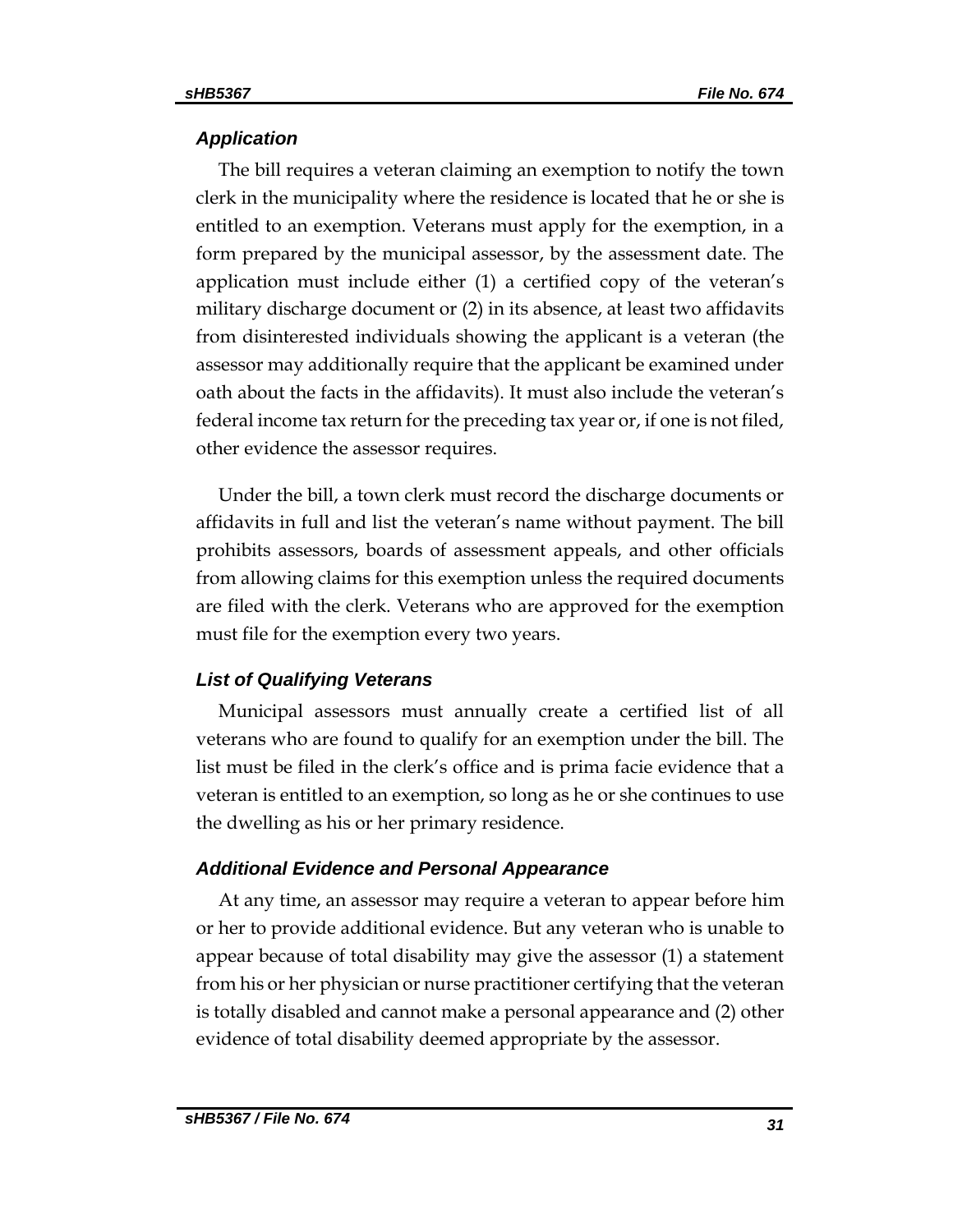## *Presumption of Eligibility*

Under the bill, veterans who have applied and been approved for the exemption in any year are presumed to also qualify for the exemption in the next year following approval. During that year, the assessor must give the veteran written notice that he or she is presumed to qualify. If the veteran's income exceeds \$50,100, the veteran (1) must notify the assessor by the next filing date for the exemption and (2) will be denied the exemption until he or she has applied and qualified once again. Veterans who fail to notify assessors of their disqualification must repay the municipality for its property tax loss related to the improperly taken exemption.

## **§§ 1 & 2 — SPECIAL REGISTRATION MARKER PLATES**

This bill allows the motor vehicles commissioner to provide special registration marker plates to individuals who received a campaign medal and served while engaged in combat or in a combat support role in Afghanistan (from October 24, 2001, to August 30, 2021) or Iraq (from March 19, 2003, to December 31, 2011, and June 1, 2014, to December 9, 2021). It does so by explicitly adding these conflicts and dates to the "period of war" definition in the veterans statutes. By law, these plates have the words "(Name of War) Veteran" and the motor vehicles commissioner may charge a fee for them to cover the entire cost of their production.

# **§ 31 — VETERANS' PROPERTY TAX TASK FORCE** *Purpose*

The bill establishes an eight-member task force to (1) evaluate state property tax exemptions, abatements, and other relief for veterans; (2) make recommendations about whether there should be adjustments to the relief for it to align more effectively with the intent of the relief when it was enacted; and (3) create a list of Connecticut municipalities with local property tax relief and the type of relief available in each.

The task force must report its findings and recommendations to the Veterans' Affairs and Planning and Development committees by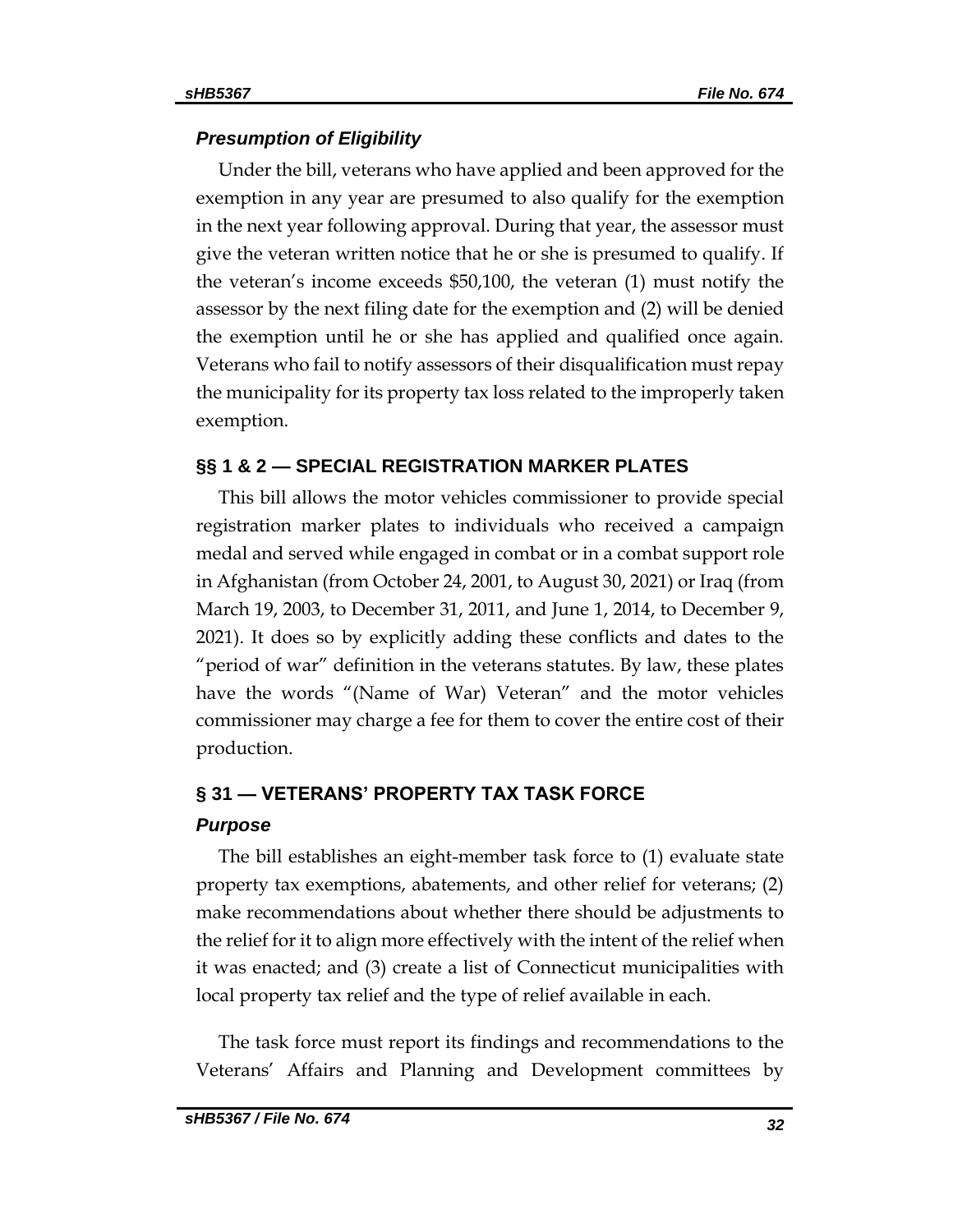January 1, 2023.

## *Membership and Appointments*

Under the bill, the task force members must be appointed as follows: two each by the House speaker and the Senate president pro tempore, and one each by the House and Senate majority and minority leaders. Task force members may also be legislators.

The bill requires (1) the initial appointments to be made within 30 days after the bill's passage and (2) any vacancy to be filled by the appointing authority.

## *Administration*

The bill requires the House speaker and Senate president pro tempore to select the task force's chairpersons from among its membership. The first meeting must be scheduled to occur within 60 days after the bill's passage.

The bill requires the Veterans' Affairs Committee's administrative staff to serve as the task force's administrative staff. The task force ends when it submits its report to the legislature or January 1, 2023, whichever is later.

## **BACKGROUND**

## *Qualifying Condition*

By law, a "veteran" is anyone who was honorably discharged, released under honorable conditions, or released with an other than honorable discharge based on a qualifying condition from active service in the armed forces. A "qualifying condition" is a diagnosis of posttraumatic stress disorder or traumatic brain injury, a disclosed military sexual trauma, or a determination that sexual orientation, gender identity, or gender expression was more likely than not the primary reason for the other than honorable discharge (CGS § 27-103).

## *Existing Veterans Property Tax Exemptions*

By law, municipalities must provide property tax exemptions to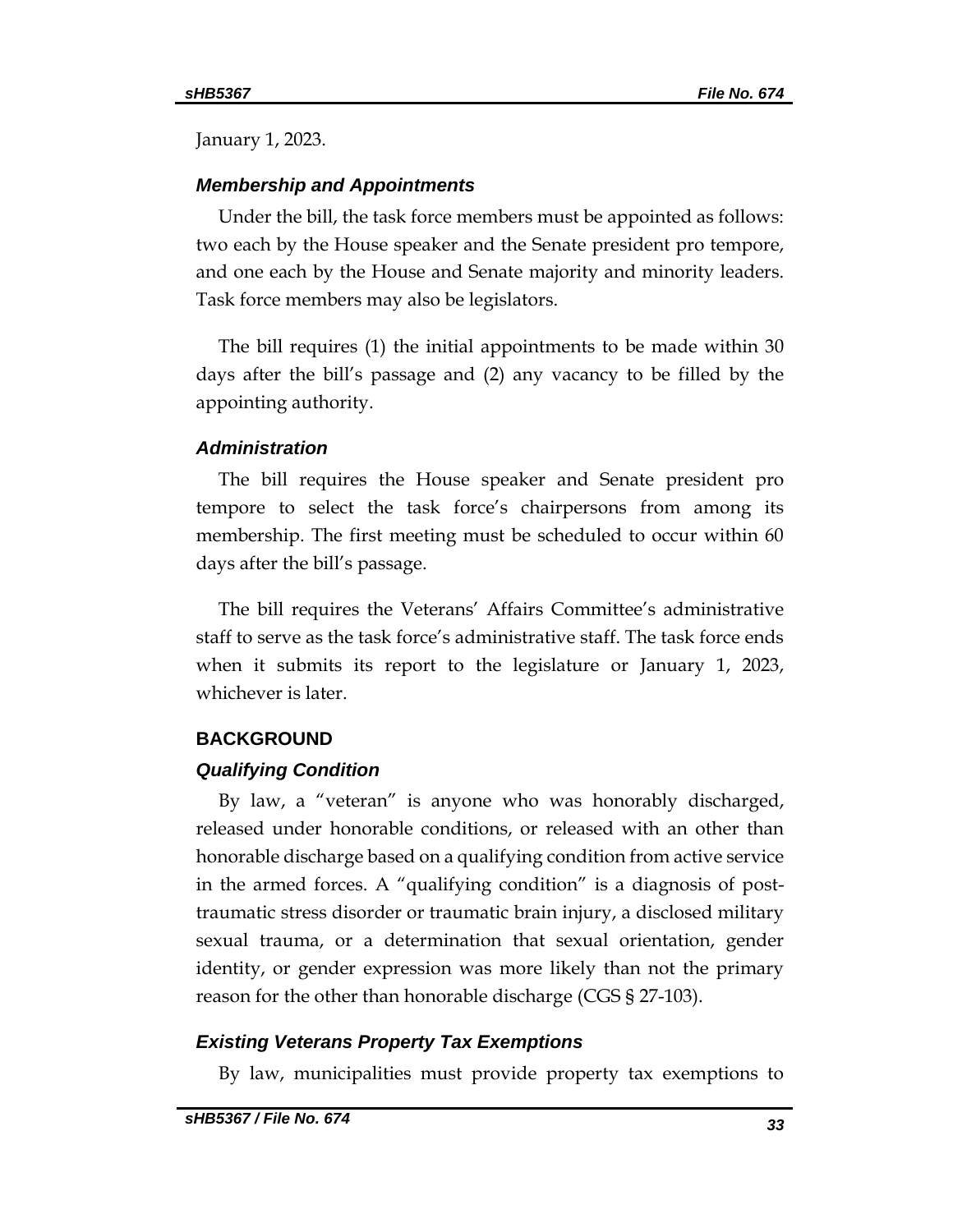qualifying veterans who (1) served during specified wartime periods or actions (CGS § 12-81(19)), (2) retired from service after 30 years (CGS § 12- 81(19)), or (3) have qualifying disabilities (CGS § 12-81(20) & (21)).

With their legislative bodies' approval, municipalities may grant certain additional exemptions (municipal-option exemptions) to these veterans and others who do not qualify for the state-mandated exemptions. For example, municipalities may provide a property tax exemption to veterans who have incomes below a municipally-set threshold and are ineligible for any of the exemptions for wartime, retired, or disabled veterans. Under this program, a municipality may exempt up to \$5,000 or 5% of a property's assessed value. The municipality may set the qualifying income threshold at the OPM-set amount or a higher amount (CGS § 12-81jj).

An individual's eligibility for an exemption is often contingent on the veteran's qualifying factors, such as an income below a set threshold. With certain exceptions, exemptions based on a veteran's income level use a statutorily-set threshold that OPM annually updates. For 2022, the income limit is \$38,100 for individuals and \$46,400 for married joint filers, based on 2021 income.

#### *Municipal Veterans' Representatives*

The law requires a municipality to designate a municipal employee or a volunteer to serve as its municipal veterans' representative if it does not have its own local veterans' advisory committee or otherwise fund a veterans' service officer. Under the law, these representatives have the same duties as a local veterans' advisory committee, which may include, among other things, coordinating the activities of public and private facilities concerned with veteran reemployment, education, rehabilitation, and adjustment to peacetime living.

Among other things, the municipal veterans' representative must (1) be a veteran or have practical experience handling veterans' issues, (2) take training from the Department of Veterans' Affairs' Office of Advocacy and Assistance, and (3) be available to veterans a minimum